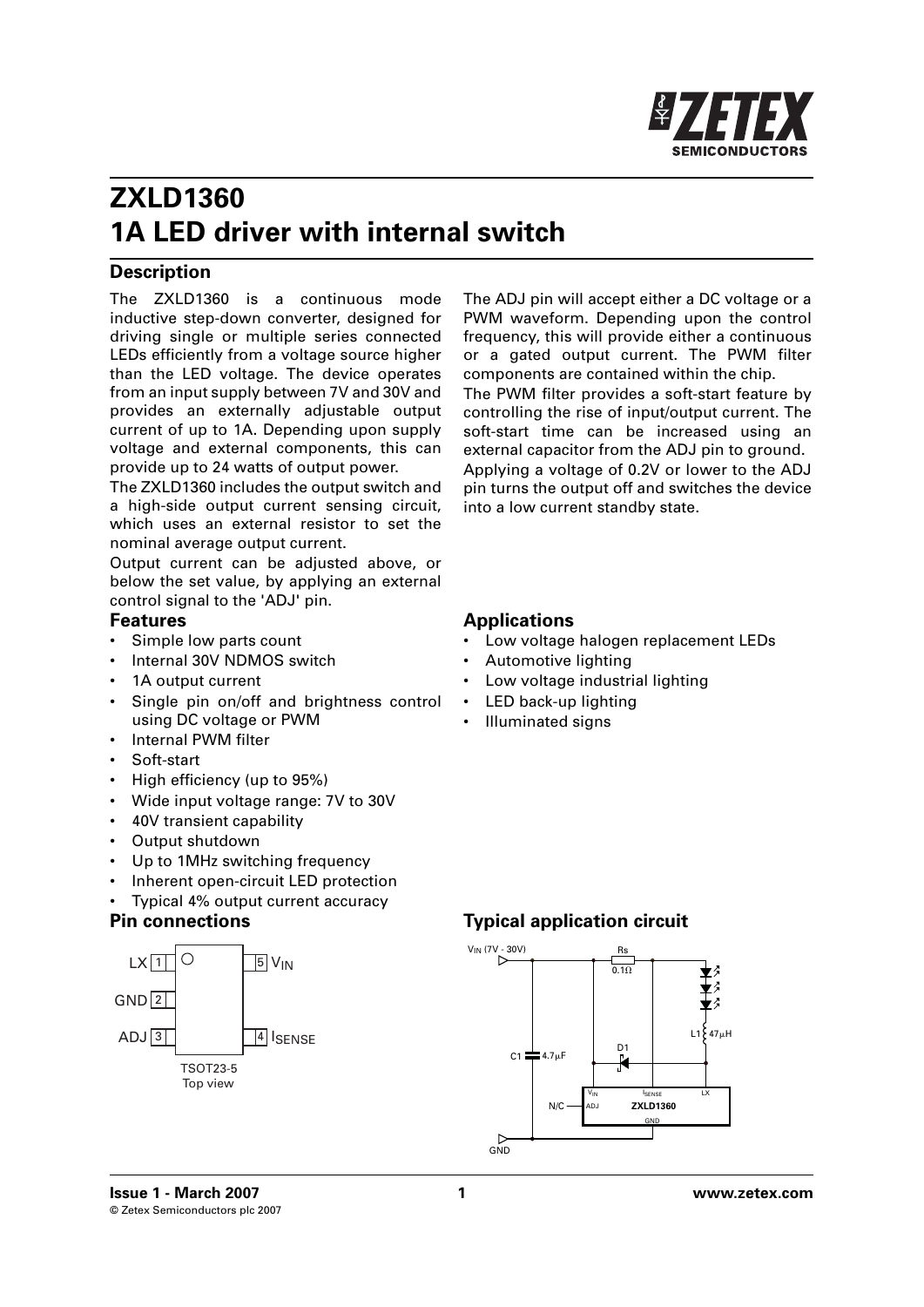### **Absolute maximum ratings (voltages to GND unless otherwise stated)**

| Input voltage $(V_{IN})$                              | $-0.3V$ to $+30V$ (40V for 0.5 sec)                                                                              |
|-------------------------------------------------------|------------------------------------------------------------------------------------------------------------------|
| $I_{\text{SFNSF}}$ voltage ( $V_{\text{SFNSF}}$ )     | +0.3V to -5V (measured with respect to $V_{IN}$ )                                                                |
| LX output voltage $(V_{1}x)$                          | $-0.3V$ to $+30V$ (40V for 0.5 sec)                                                                              |
| Adjust pin input voltage $(V_{AD,I})$                 | $-0.3V$ to $+6V$                                                                                                 |
| Switch output current $(I_{1} x)$                     | 1.25A                                                                                                            |
| Power dissipation $(P_{tot})$                         | 1W                                                                                                               |
| (Refer to package thermal de-rating curve on page 16) |                                                                                                                  |
| Operating temperature $(T_{OP})$                      | -40 to 125 $^{\circ}$ C                                                                                          |
| Storage temperature $(TST)$                           | -55 to 150 $^{\circ}$ C                                                                                          |
| Junction temperature $(T_{i MAX})$                    | $150^{\circ}$ C                                                                                                  |
|                                                       | These are stress ratings only Operation outside the absolute maximum ratings may equal device foilure. Operation |

These are stress ratings only. Operation outside the absolute maximum ratings may cause device failure. Operation at the absolute maximum ratings, for extended periods, may reduce device reliability.

#### **Thermal resistance**

Junction to ambient  $(R_{AIA})$  125°C/W

### Electrical characteristics (test conditions: V<sub>IN</sub>=12V, T<sub>amb</sub>=25°C unless otherwise stated)<sup>(a)</sup>

| Symbol                    | <b>Parameter</b>                                                                                    | <b>Conditions</b>                                         | Min. | Typ. | Max. | Unit                    |
|---------------------------|-----------------------------------------------------------------------------------------------------|-----------------------------------------------------------|------|------|------|-------------------------|
| $V_{IN}$                  | Input voltage                                                                                       |                                                           | 7    |      | 30   | V                       |
| $\bar{V}_{\textrm{SU}}$   | Internal regulator start-up threshold $V_{IN}$ rising                                               |                                                           |      | 5.65 |      | $\overline{\mathsf{V}}$ |
| $V_{SD}$                  | Internal regulator shutdown<br>threshold                                                            | V <sub>IN</sub> falling                                   |      | 5.55 |      | V                       |
| <b>INQoff</b>             | Quiescent supply current<br>with output off                                                         | ADJ pin grounded                                          |      | 20   | 40   | μA                      |
| <b>I</b> INQon            | Quiescent supply current<br>with output switching                                                   | ADJ pin floating<br>$f = 250kHz$                          |      | 1.8  | 5.0  | mA                      |
| V <sub>SENSE</sub>        | Mean current sense threshold<br>voltage<br>(Defines LED current setting accuracy) $V_{ADJ} = 1.25V$ | Measured on ISENSE<br>pin with respect to $V_{\text{IN}}$ | 95   | 100  | 105  | mV                      |
| VSENSEHYS                 | Sense threshold hysteresis                                                                          |                                                           |      | ±15  |      | %                       |
| <b>I</b> SENSE            | I <sub>SENSE</sub> pin input current                                                                | $V_{\text{SENSE}} = V_{\text{IN}} -0.1$                   |      | 1.25 | 10   | $\mu$ A                 |
| $V_{REF}$                 | Internal reference voltage                                                                          | Measured on ADJ pin<br>with pin floating                  |      | 1.25 |      | V                       |
| $\Delta V_{REF}/\Delta T$ | Temperature coefficient of V <sub>RFF</sub>                                                         |                                                           |      | 50   |      | ppm/K                   |
| V <sub>ADJ</sub>          | External control voltage range on<br>ADJ pin for DC brightness control <sup>(b)</sup>               |                                                           | 0.3  |      | 2.5  | V                       |
| VADJoff                   | DC voltage on ADJ pin to switch<br>device from active (on) state to<br>quiescent (off) state        | V <sub>ADJ</sub> falling                                  | 0.15 | 0.2  | 0.25 | $\overline{\vee}$       |
| VADJon                    | DC voltage on ADJ pin to switch<br>device from quiescent (off) state<br>to active (on) state        | V <sub>ADJ</sub> rising                                   | 0.2  | 0.25 | 0.3  | $\vee$                  |

**NOTES:**

<span id="page-1-0"></span>(a) Production testing of the device is performed at 25°C. Functional operation of the device and parameters specified over a -40°C to +105°C temperature range, are guaranteed by design, characterization and process control.

<span id="page-1-1"></span>(b) 100% brightness corresponds to  $V_{ADJ} = V_{ADJ(nom)} = V_{REF}$ . Driving the ADJ pin above  $V_{REF}$  will increase the  $V_{SENSE}$ . threshold and output current proportionally.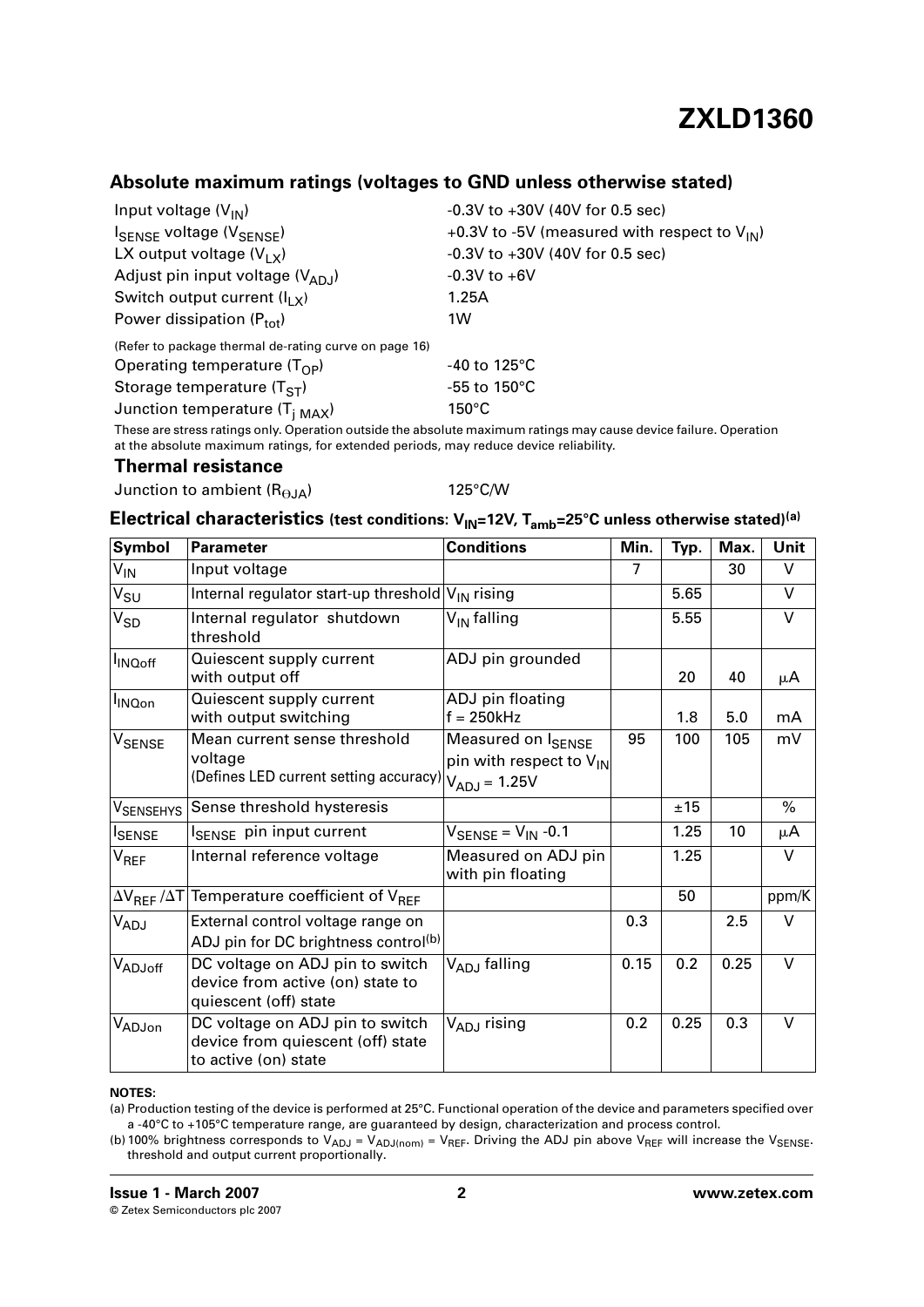| Symbol                          | Parameter                                                              | <b>Conditions</b>                                      | Min. | Typ.                 | Max.         | <b>Unit</b> |
|---------------------------------|------------------------------------------------------------------------|--------------------------------------------------------|------|----------------------|--------------|-------------|
| $\bar{\mathsf{R}}_\mathsf{ADJ}$ | Resistance between ADJ pin and                                         | $0 < V_{ADJ} < V_{REF}$                                | 135  |                      | 250          | $k\Omega$   |
|                                 | V <sub>REF</sub>                                                       | $V_{ADJ}$ > $V_{REF}$ +100mV                           | 13.5 |                      | 25           |             |
| I <sub>LXmean</sub>             | Continuous LX switch current                                           |                                                        |      |                      | 1            | A           |
| $R_{LX}$                        | LX Switch 'On' resistance                                              | $@I_{LX} = 1 A$                                        |      | 0.5                  | 1.0          | $\Omega$    |
| ILX(leak)                       | LX switch leakage current                                              |                                                        |      |                      | 5            | μA          |
| D <sub>PWM(LF)</sub>            | Duty cycle range of PWM signal                                         | PWM frequency                                          | 0.01 |                      | $\mathbf{1}$ |             |
|                                 | applied to ADJ pin during low                                          | $500Hz$                                                |      |                      |              |             |
|                                 | frequency PWM dimming mode                                             | PWM amplitude = $V_{REF}$                              |      |                      |              |             |
|                                 | Brightness control range                                               | Measured on ADJ pin                                    |      | 100:1                |              |             |
| D <sub>PWM(HF)</sub>            | Duty cycle range of PWM signal                                         | PWM frequency >10kHz                                   | 0.16 |                      | 1            |             |
|                                 | applied to ADJ pin during high<br>frequency PWM dimming mode           | PWM amplitude = $V_{REF}$                              |      |                      |              |             |
|                                 | Brightness control range                                               | Measured on ADJ pin                                    |      | 5:1                  |              |             |
|                                 |                                                                        |                                                        |      |                      |              |             |
| $T_{SS}$                        | Soft start time                                                        | Time taken for output<br>current to reach 90% of       |      | 500                  |              | μS          |
|                                 |                                                                        | final value after voltage                              |      |                      |              |             |
|                                 |                                                                        | on ADJ pin has risen                                   |      |                      |              |             |
|                                 |                                                                        | above 0.3V                                             |      |                      |              |             |
| $f_{LX}$                        | Operating frequency                                                    | ADJ pin floating                                       |      |                      |              |             |
|                                 | (See graphs for more detail)                                           | L = $33\mu$ H (0.093 $\Omega$ )                        |      |                      |              |             |
|                                 |                                                                        | $I_{\text{OUT}} = 1A \text{ @ } V_{\text{LED}} = 3.6V$ |      |                      |              |             |
|                                 |                                                                        | Driving 1 LED                                          |      | 280                  |              | <b>KHz</b>  |
| T <sub>ONmin</sub>              | Minimum switch 'ON' time                                               | LX switch 'ON'                                         |      | $240$ <sup>(*)</sup> |              | ns          |
| T <sub>OFFmin</sub>             | Minimum switch 'OFF' time                                              | LX switch 'OFF'                                        |      | $200$ (*)            |              | ns          |
| T <sub>ONmin_REC</sub>          | Recommended minimum switch<br>'ON' time                                | LX switch 'ON'                                         |      | 800                  |              | ns          |
| $f_{LXmax}$                     | Recommended maximum<br>operating frequency                             |                                                        |      |                      | $\mathbf{1}$ | <b>MHz</b>  |
| $D_{LX}$                        | Recommended duty cycle range<br>of output switch at f <sub>LXmax</sub> |                                                        | 0.3  |                      | 0.7          |             |
| T <sub>PD</sub>                 | Internal comparator propagation<br>delay                               |                                                        |      | 50                   |              | ns          |

### Electrical characteristics (test conditions: V<sub>IN</sub>=12V, T<sub>amb</sub>=25°C unless otherwise stated) (cont.)

**NOTES:**

<span id="page-2-0"></span>(\*) Parameters are not tested at production. Parameters are guaranteed by design, characterization and process control.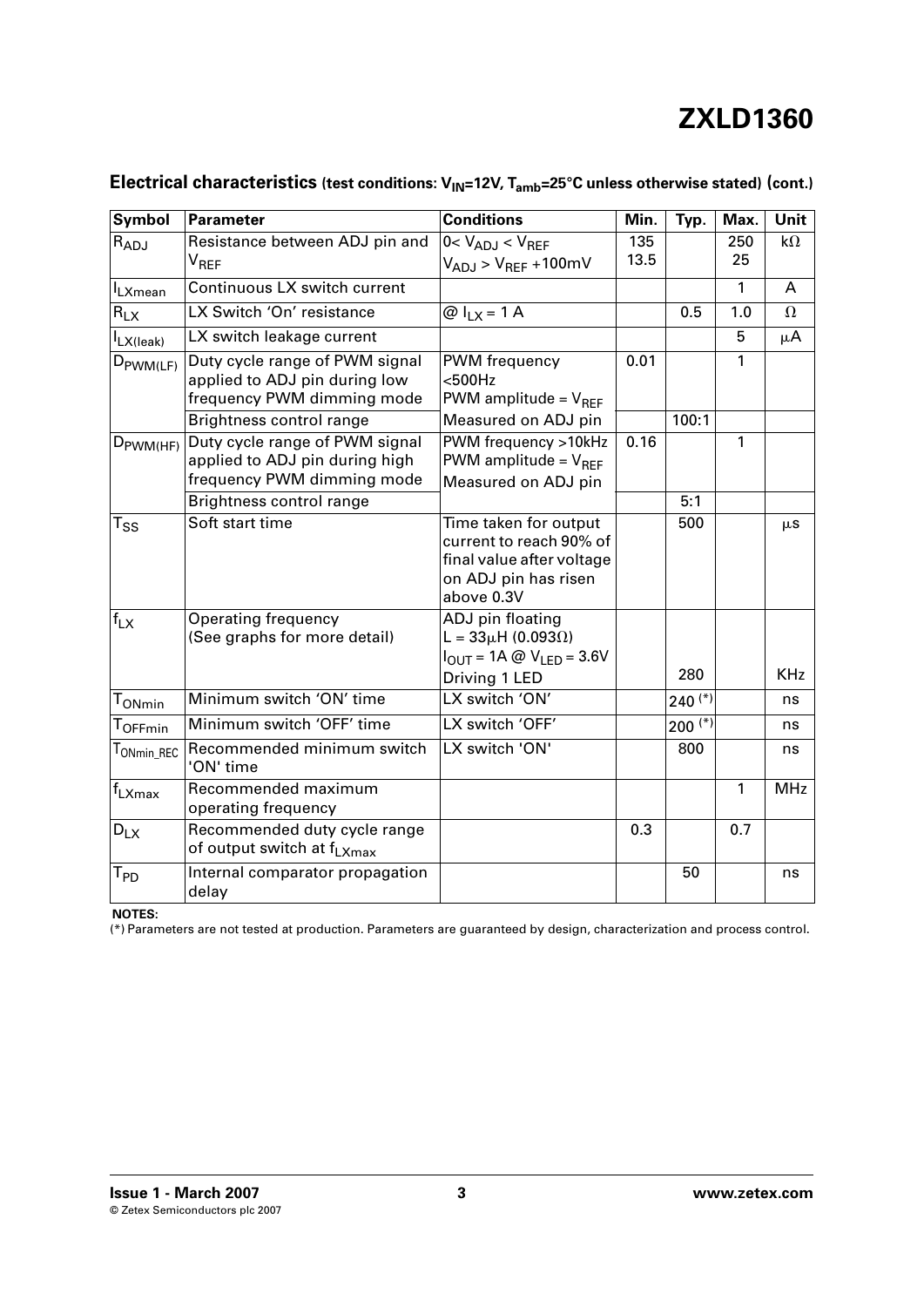### **Pin description**



| <b>Name</b>    | Pin no.        | <b>Description</b>                                                                                                                                                                                                                                                                                                                                                                                                                                                                                                                                                                                                                                                                                                                                                                                                            |
|----------------|----------------|-------------------------------------------------------------------------------------------------------------------------------------------------------------------------------------------------------------------------------------------------------------------------------------------------------------------------------------------------------------------------------------------------------------------------------------------------------------------------------------------------------------------------------------------------------------------------------------------------------------------------------------------------------------------------------------------------------------------------------------------------------------------------------------------------------------------------------|
| LX.            | 1              | Drain of NDMOS switch                                                                                                                                                                                                                                                                                                                                                                                                                                                                                                                                                                                                                                                                                                                                                                                                         |
| <b>GND</b>     | $\overline{2}$ | Ground (0V)                                                                                                                                                                                                                                                                                                                                                                                                                                                                                                                                                                                                                                                                                                                                                                                                                   |
| <b>ADJ</b>     | 3              | Multi-function On/Off and brightness control pin:<br>Leave floating for normal operation. $(V_{ADJ} = V_{REF} = 1.25V$ giving nominal<br>average output current $I_{\text{OUTnom}} = 0.1/\text{RS}$ )<br>Drive to voltage below 0.2V to turn off output current<br>$\bullet$<br>Drive with DC voltage (0.3V < $V_{ADJ}$ < 2.5V) to adjust output current from<br>25% to 200% of $I_{\text{OUTnom}}$<br>Drive with PWM signal from open-collector or open-drain transistor, to<br>$\bullet$<br>adjust output current. Adjustment range 25% to 100% of $I_{\text{OUT}}$ nom for<br>f>10kHz and 1% to 100% of $I_{\text{OUT}}$ nom for f < 500Hz<br>Connect a capacitor from this pin to ground to increase soft-start time.<br>$\bullet$<br>(Default soft-start time = 0.5ms. Additional soft-start time is<br>approx.0.5ms/nF) |
| <b>I</b> SENSE | 4              | Connect resistor $R_S$ from this pin to $V_{IN}$ to define nominal average output<br>current $I_{\text{OUT}}$ nom = 0.1/R <sub>S</sub><br>(Note: $R_{SMIN} = 0.1\Omega$ with ADJ pin open-circuit)                                                                                                                                                                                                                                                                                                                                                                                                                                                                                                                                                                                                                            |
| $V_{IN}$       | 5              | Input voltage (7V to 30V). Decouple to ground with $4.7\mu$ F or higher X7R<br>ceramic capacitor close to device                                                                                                                                                                                                                                                                                                                                                                                                                                                                                                                                                                                                                                                                                                              |

### **Ordering information**

| l Device      | <b>Reel size</b><br>(mm) | <b>Reel width</b><br>(inches) | <b>Quantity</b><br>per reel | Device mark |
|---------------|--------------------------|-------------------------------|-----------------------------|-------------|
| ZXLD1360ET5TA | 180                      |                               | 3,000                       | 1360        |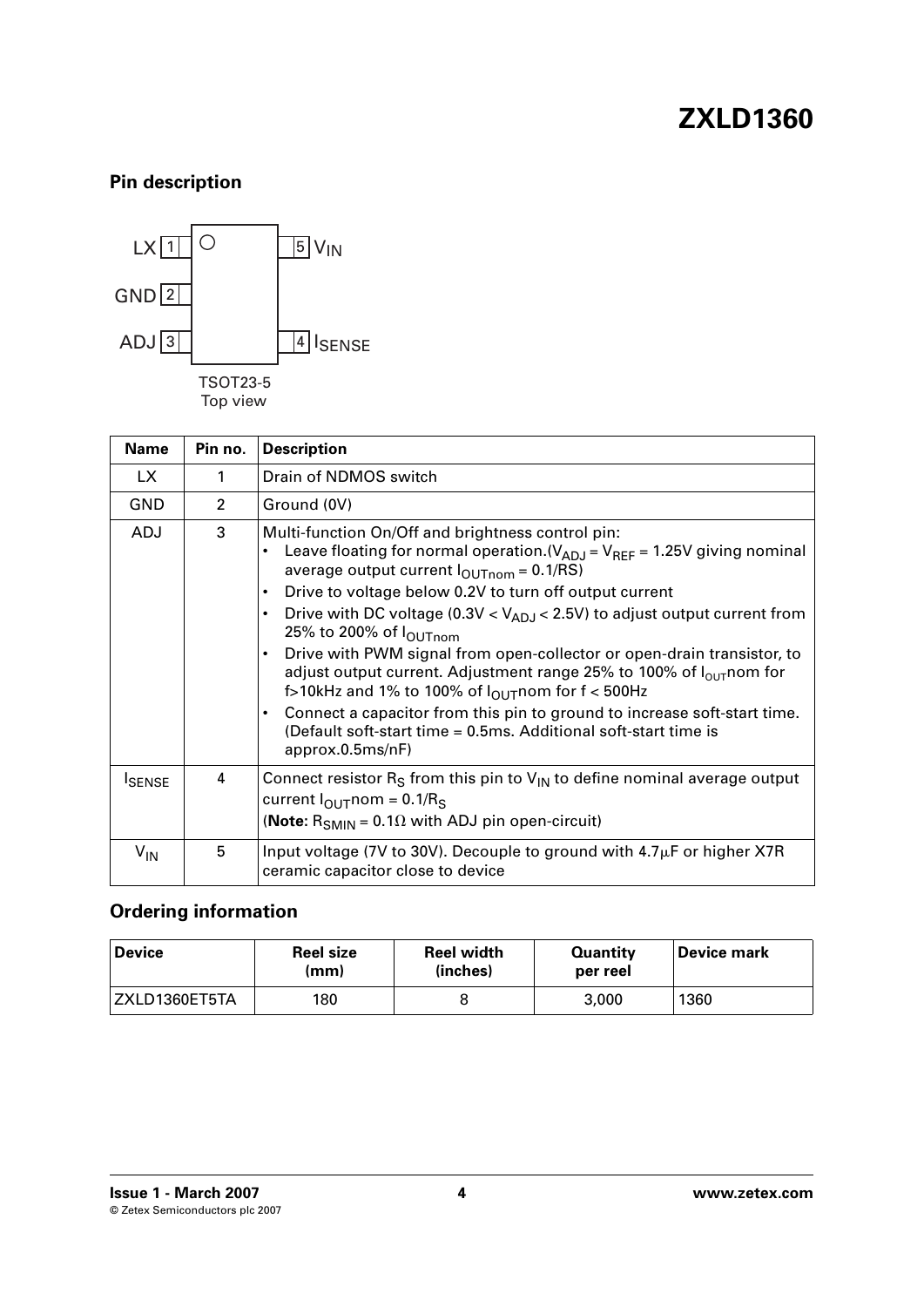### **Block diagram**

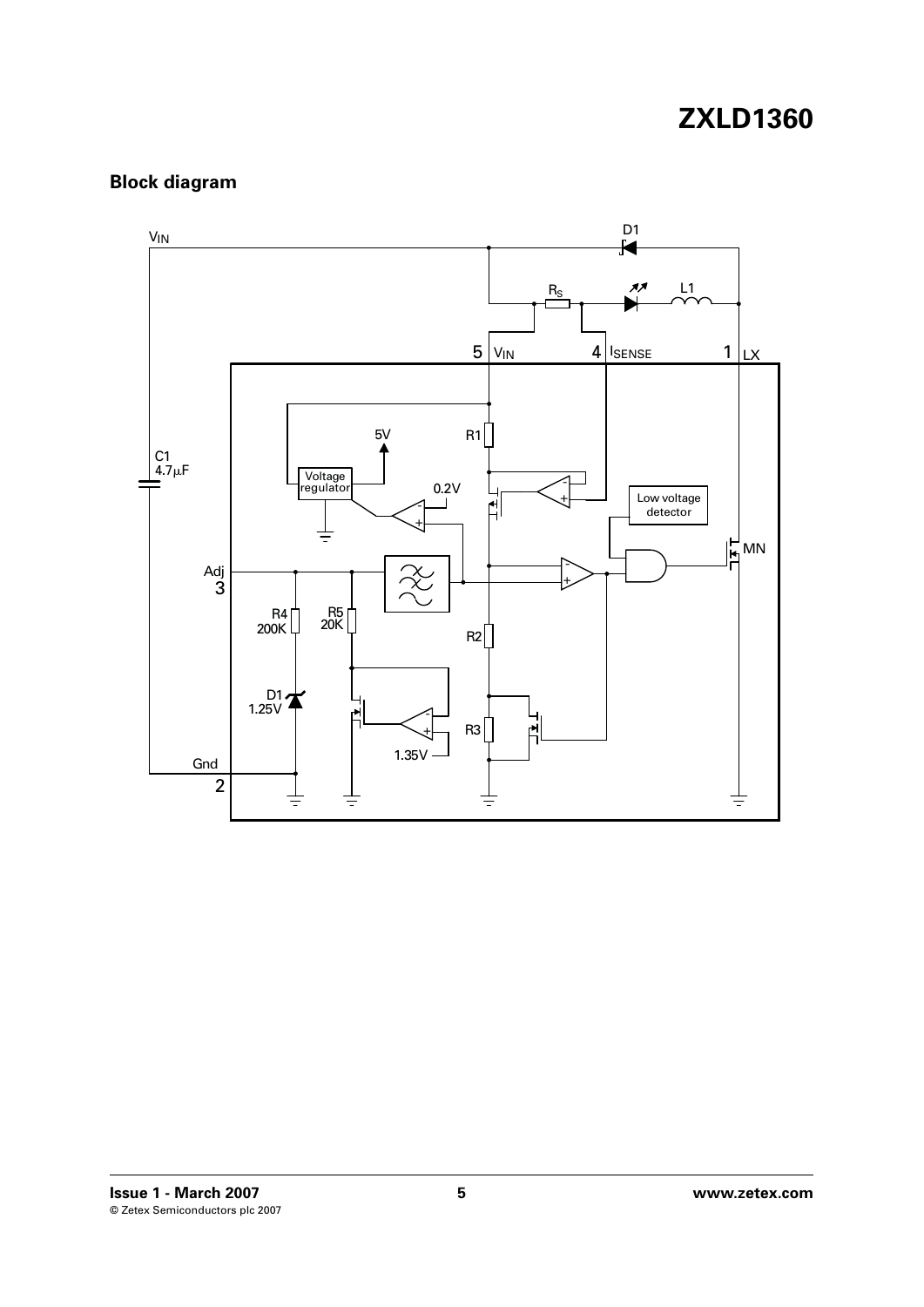### **Device description**

The device, in conjunction with the coil (L1) and current sense resistor  $(R<sub>S</sub>)$ , forms a selfoscillating continuous-mode buck converter.

**Device operation** (Refer to block diagram and Figure 1 - Operating waveforms)

Operation can be best understood by assuming that the ADJ pin of the device is unconnected and the voltage on this pin  $(V_{AD,I})$  appears directly at the  $(+)$  input of the comparator.

When input voltage  $V_{IN}$  is first applied, the initial current in L1 and R<sub>S</sub> is zero and there is no output from the current sense circuit. Under this condition, the (-) input to the comparator is at ground and its output is high. This turns MN on and switches the LX pin low, causing current to flow from  $V_{IN}$  to ground, via R<sub>S</sub>, L1 and the LED(s). The current rises at a rate determined by  $V_{IN}$ and L1 to produce a voltage ramp ( $V_{\text{SENSE}}$ ) across R<sub>S</sub>. The supply referred voltage  $V_{\text{SENSE}}$  is forced across internal resistor R1 by the current sense circuit and produces a proportional current in internal resistors R2 and R3. This produces a ground referred rising voltage at the (-) input of the comparator. When this reaches the threshold voltage  $(V_{AD,I})$ , the comparator output switches low and MN turns off. The comparator output also drives another NMOS switch, which bypasses internal resistor R3 to provide a controlled amount of hysteresis. The hysteresis is set by R3 to be nominally 15% of  $V_{AD,J}$ .

When MN is off, the current in L1 continues to flow via D1 and the LED(s) back to  $V_{IN}$ . The current decays at a rate determined by the LED(s) and diode forward voltages to produce a falling voltage at the input of the comparator. When this voltage returns to  $V_{ADJ}$ , the comparator output switches high again. This cycle of events repeats, with the comparator input ramping between limits of  $V_{AD,1}$  ± 15%.

### **Switching thresholds**

With  $V_{ADJ}$  =  $V_{REF}$  the ratios of R1, R2 and R3 define an average  $V_{SENSE}$  switching threshold of 100mV (measured on the  $I_{SENSE}$  pin with respect to  $V_{IN}$ ). The average output current  $I_{OUTnom}$  is then defined by this voltage and  $R<sub>S</sub>$  according to:

 $I_{\text{OUTnom}} = 100 \text{mV/R}_\text{S}$ 

Nominal ripple current is  $\pm 15$ mV/R<sub>S</sub>

### **Adjusting output current**

The device contains a low pass filter between the ADJ pin and the threshold comparator and an internal current limiting resistor (200k $\Omega$  nom) between ADJ and the internal reference voltage. This allows the ADJ pin to be overdriven with either DC or pulse signals to change the  $V_{\text{SFNSF}}$ switching threshold and adjust the output current. The filter is third order, comprising three sections, each with a cut-off frequency of nominally 4kHz.

Details of the different modes of adjusting output current are given in the applications section.

### **Output shutdown**

The output of the low pass filter drives the shutdown circuit. When the input voltage to this circuit falls below the threshold (0.2V nom.), the internal regulator and the output switch are turned off. The voltage reference remains powered during shutdown to provide the bias current for the shutdown circuit. Quiescent supply current during shutdown is nominally  $20\mu A$  and switch leakage is below  $5\mu$ A.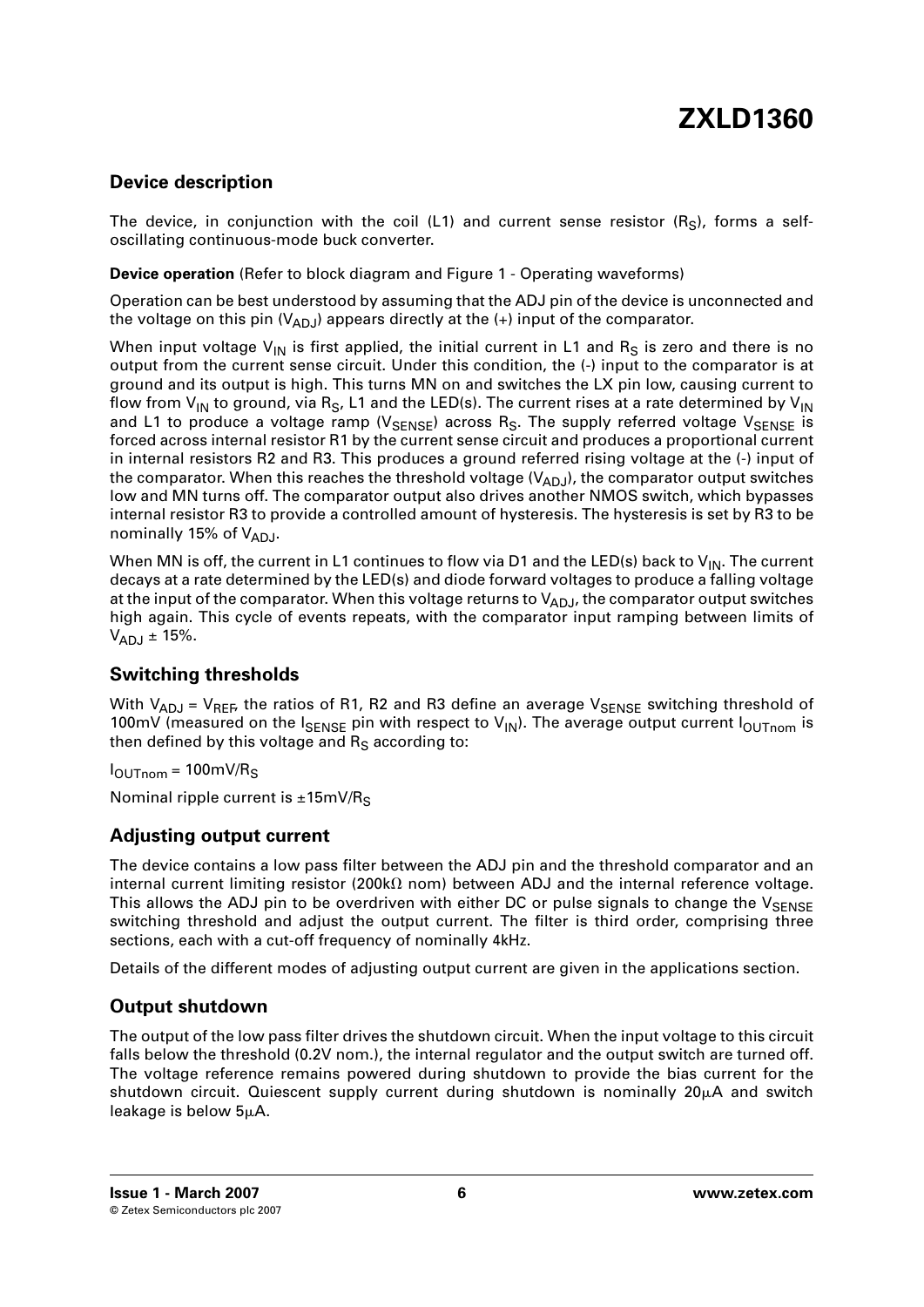

**Figure 1 - Operating waveforms**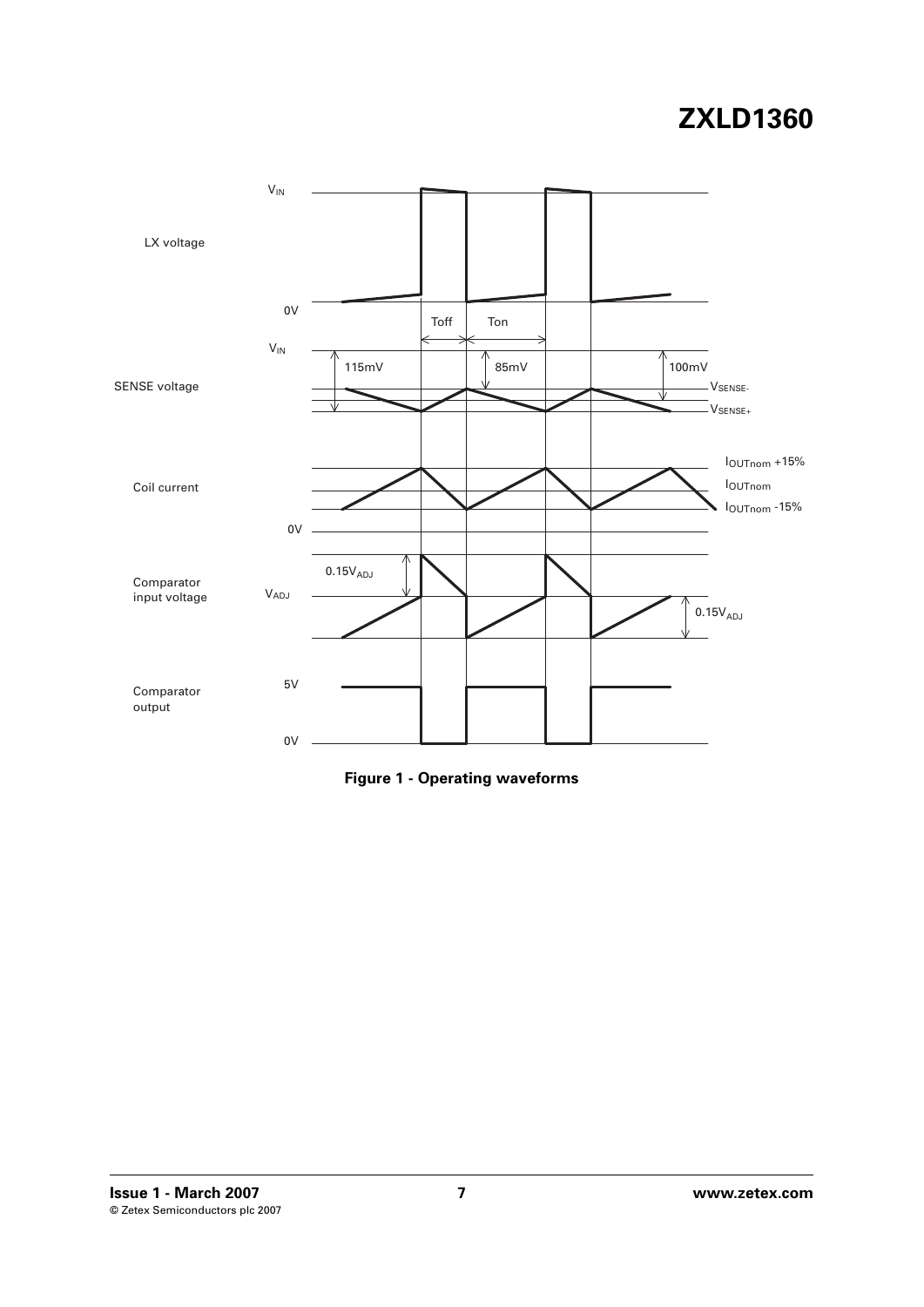### **Actual operating waveforms [V<sub>IN</sub>=15V, R<sub>S</sub>=0.1**Ω, L=33μH]



Normal operation. Output current (Ch1) and LX voltage (Ch2)

### **Actual operating waveforms [V<sub>IN</sub>=30V, R<sub>S</sub>=0.1** $\Omega$ **, L=33µH]**

Normal operation. Output current (Ch1) and LX voltage (Ch2)

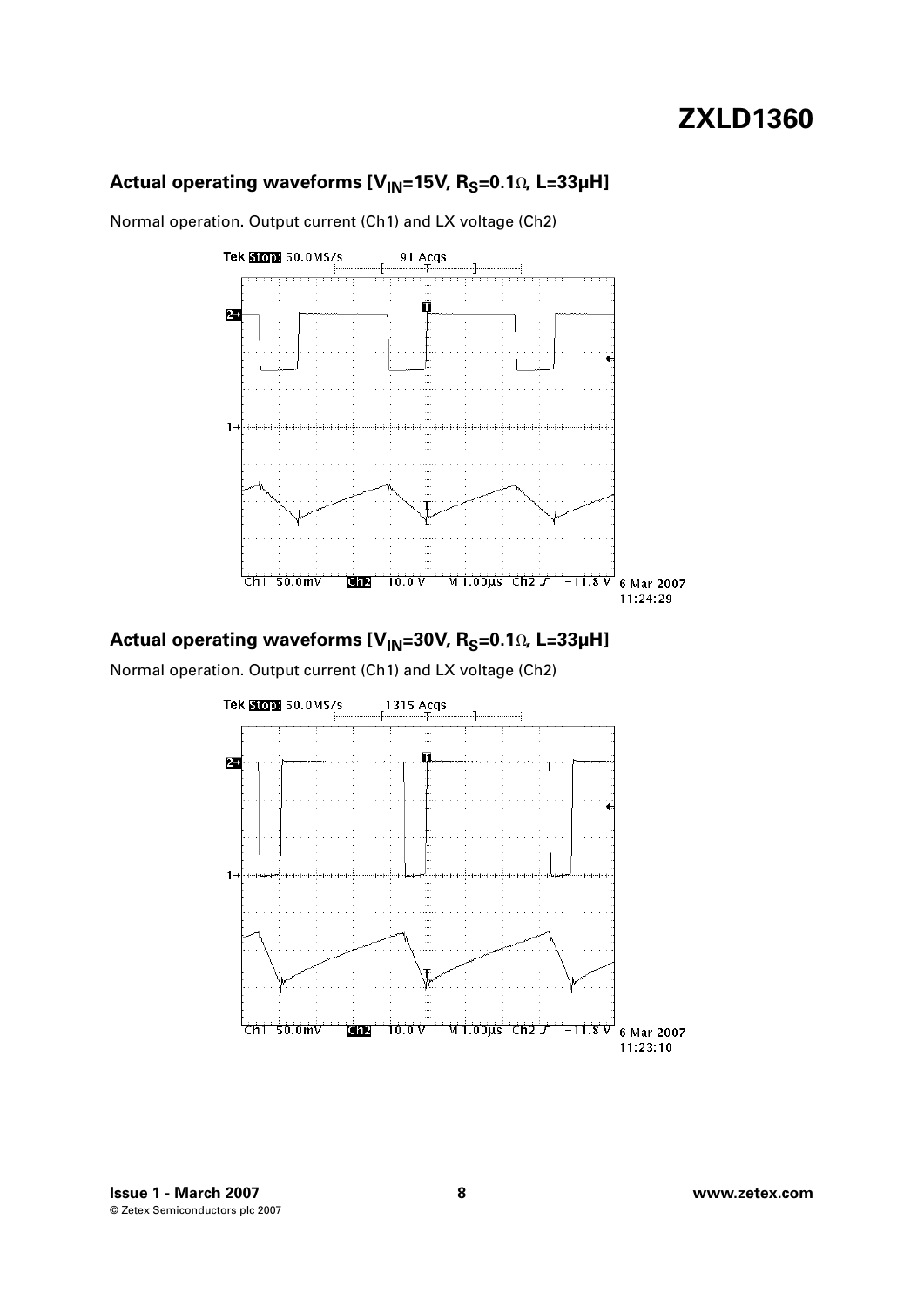$-1$  Led  $-3$  Led 7 Led

#### **Efficiency 1,3 and 7 LEDs L = 33H** 60 65 70 75 80 85 90 95 100 0 10 20 30 40 Supply Voltage V<sub>IN</sub> (V) **Efficiency (%)**  $-1$  Led 3 Led 7 Led **Output current variation with Supply Voltage L = 33H**  $-10 -$ -8 -6 -4 -2 0 2 4 6 8 10 5 10 15 20 25 30 **Supply Voltage V<sub>IN</sub> (V) Deviation from nominal set current**  Deviation from nominal set current<br>(%) **Operating Frequency vs Input Voltage L = 33H Duty Cycle % vs Input Voltage L = 33H**



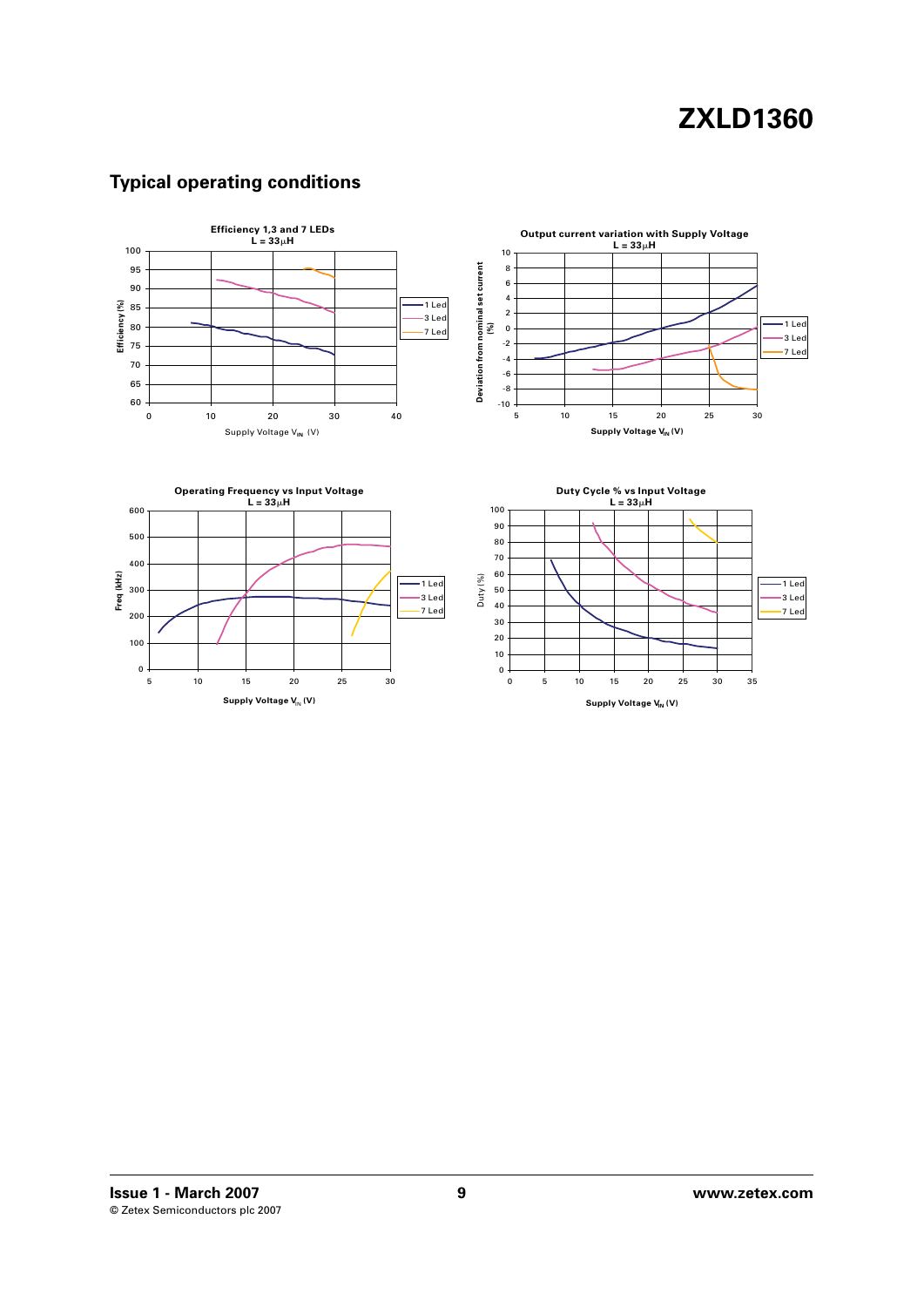$-$  1 LED  $-$  2 LED  $-$  3 LED  $+$  -4 LED  $+$  5 LED  $-$  6 LED  $-$  7 LED  $-$  8 LED

### **Typical operating conditions**

1 LED 3 2 LED 3 LED 3 LED 3 LED 3 LED 3 LED 3 LED 3 LED 3 LED 3 LED 3 LED 3 LED

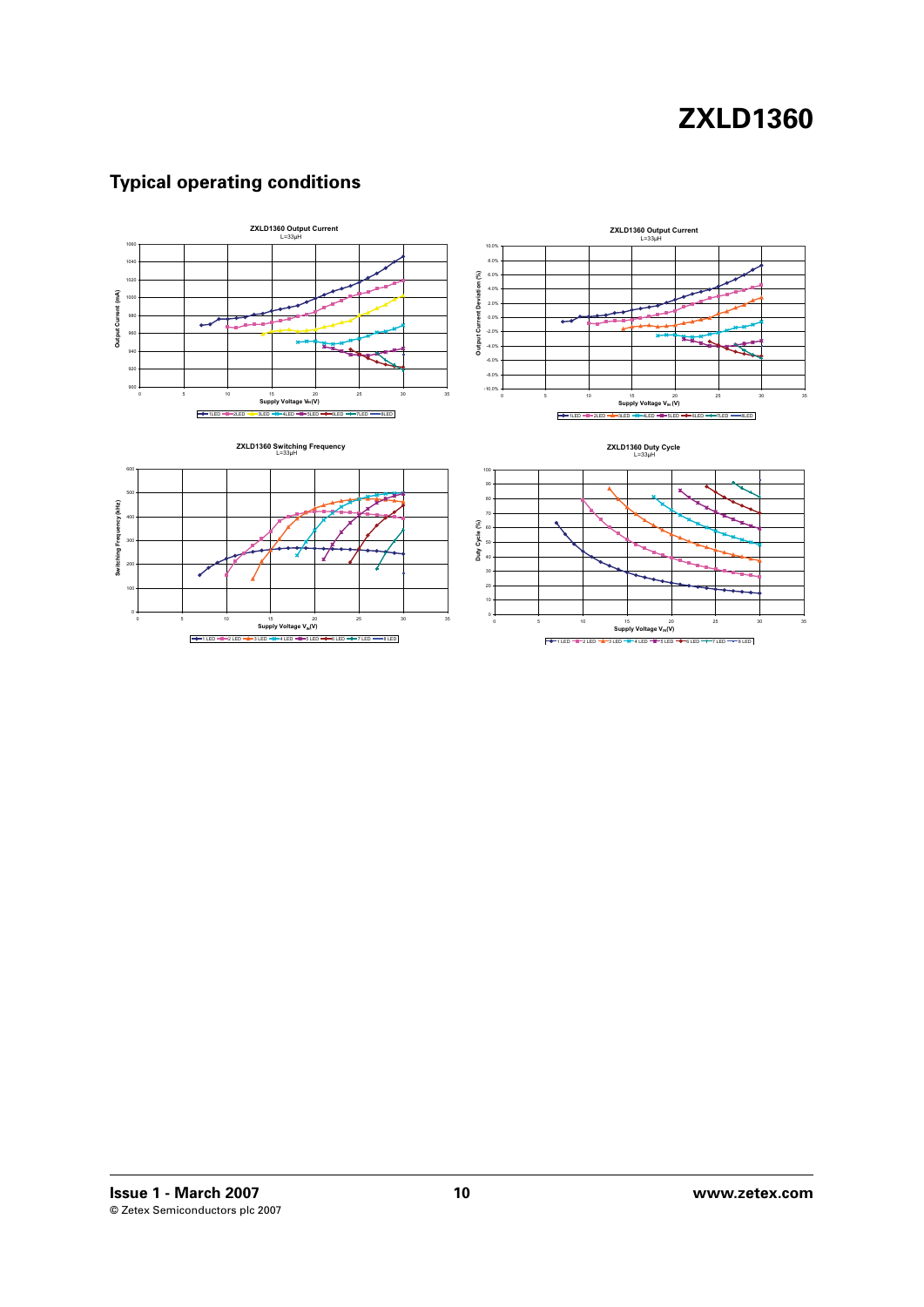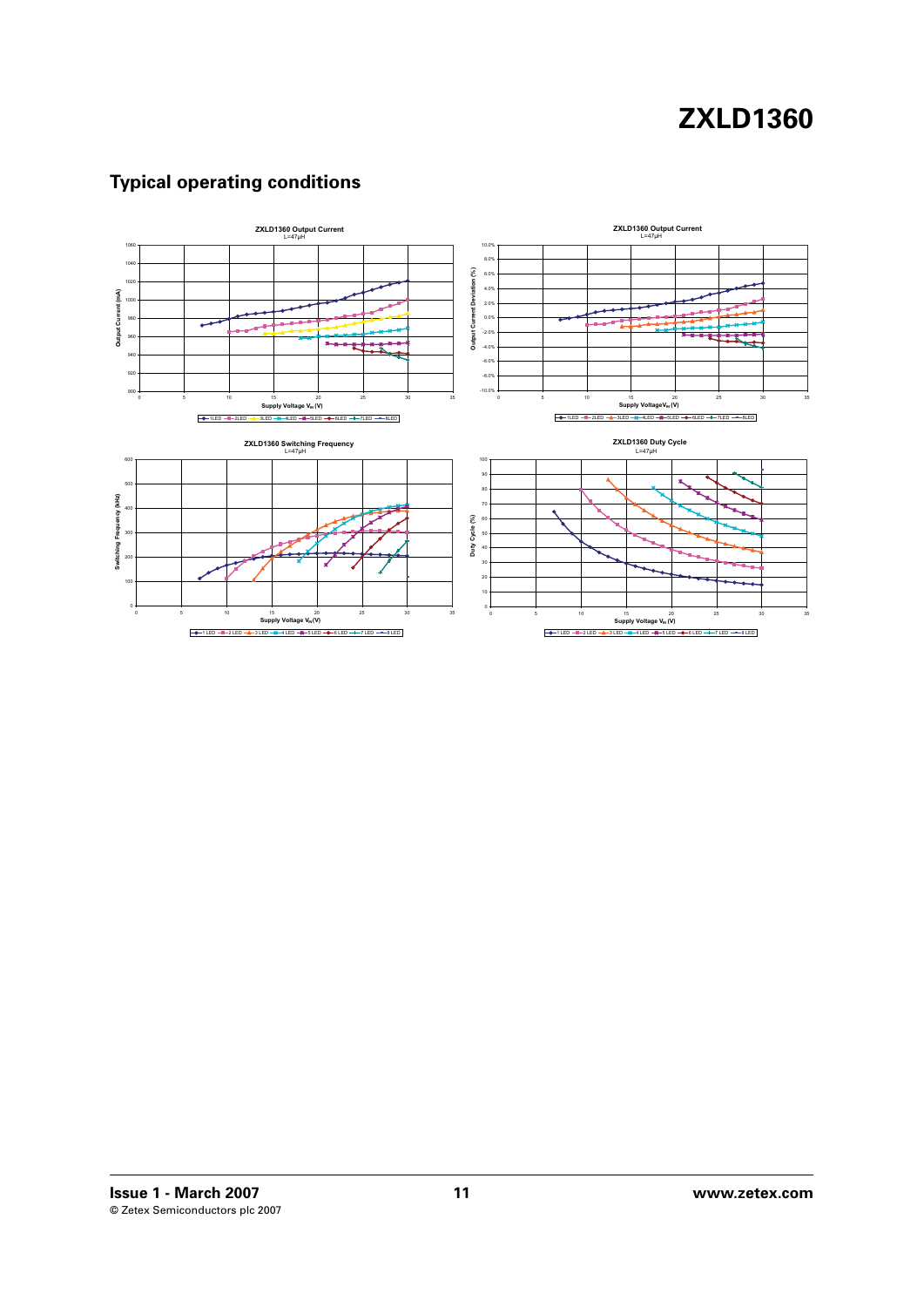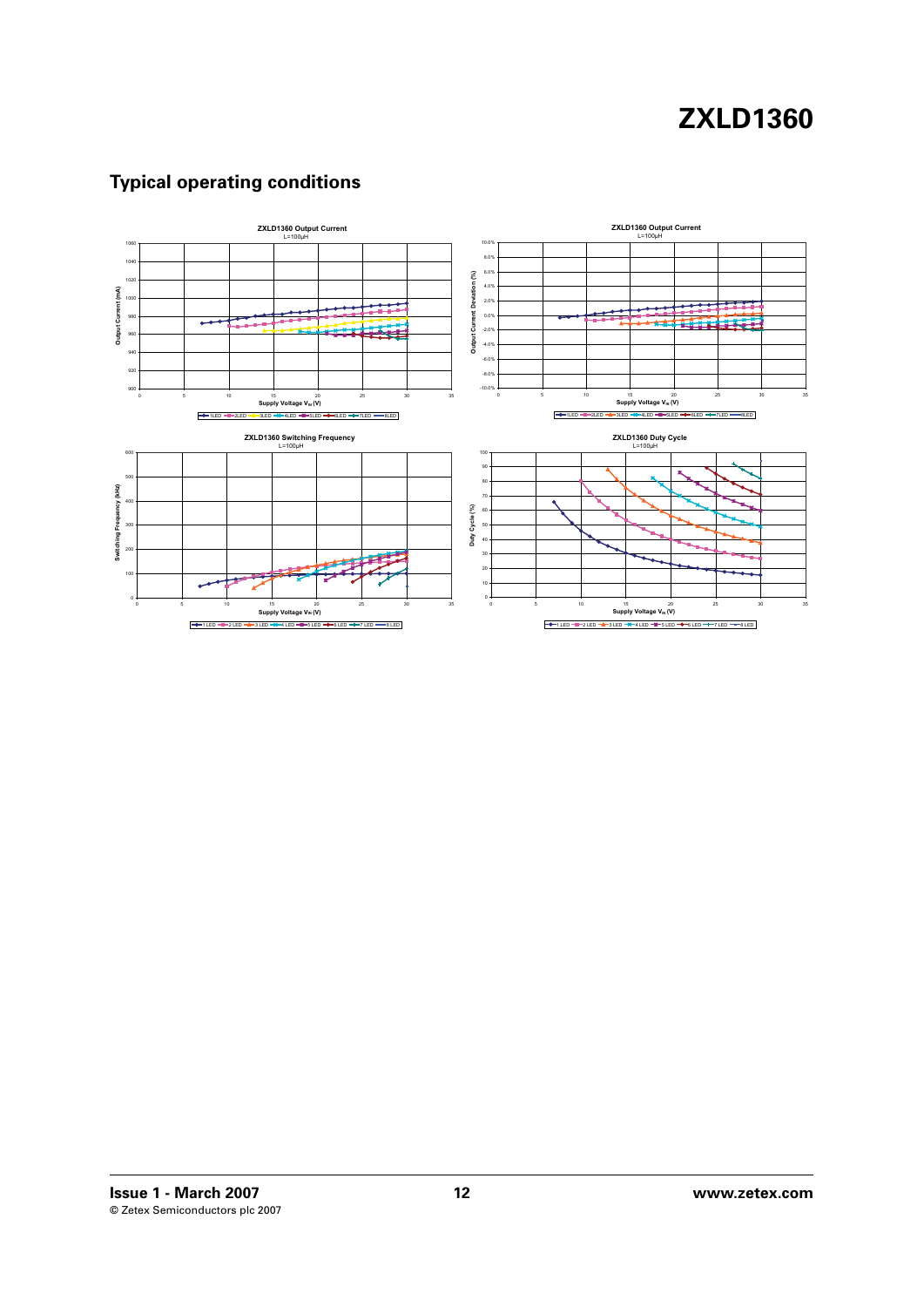#### **Vref vs Supply Voltage Vref vs Supply Voltage** 1.4 1.2372 1.2371 1.2 1.237 1 1.2369 0.8 **Vref (V)** ى<br>تو 1.2368<br>**>** 0.6 1.2367 0.4 1.236 0.2 1.2365  $\begin{smallmatrix}0\\0\\0\end{smallmatrix}$ 1.2364  $\overline{\phantom{0}}$   $\overline{\phantom{0}}$   $\overline{\phantom{0}}$   $\overline{\phantom{0}}$   $\overline{\phantom{0}}$   $\overline{\phantom{0}}$   $\overline{\phantom{0}}$   $\overline{\phantom{0}}$   $\overline{\phantom{0}}$   $\overline{\phantom{0}}$   $\overline{\phantom{0}}$   $\overline{\phantom{0}}$   $\overline{\phantom{0}}$   $\overline{\phantom{0}}$   $\overline{\phantom{0}}$   $\overline{\phantom{0}}$   $\overline{\phantom{0}}$   $\overline{\phantom{0}}$   $\overline{\$ 0 5 10 15 20 25 30 35<br>**Supply Voltage V<sub>IN</sub> (V)** <del>web vid</del> 012345678 **Supply Voltage VIN (V) Supply Current vs Supply Voltage Shutdown Current vs Supply Voltage** 600 18 16 500 14 400 12 10 **Iin (µA)** 300 **Iin (µA)** 8 200 6 4 100 2 0 0 0 5 10 15 20 25 30 35 0 5 10 15 20 25 30 35 Supply Voltage V<sub>N</sub> (V) Supply Voltage V<sub>N</sub> (V) **LED Current vs Vadj** 1200 100 LED Current (mA) 800 **LED Current (mA)** 600 400 <sub>20</sub> 0 1<br> **ADJ Pin Voltage (V)**<br>
R=100mΩ <sup>-----</sup>R=150mΩ <sup>--------R=330mΩ</sup> R=330mΩ R=330mΩ R=330mΩ R=330mΩ R=330mΩ R=330mΩ R=330mΩ R=330mΩ R=330mΩ R=330mΩ R=330mΩ R=330mΩ R=330mΩ R=330mΩ R=330mΩ R=330mΩ R=330mΩ R=330mΩ R=330mΩ R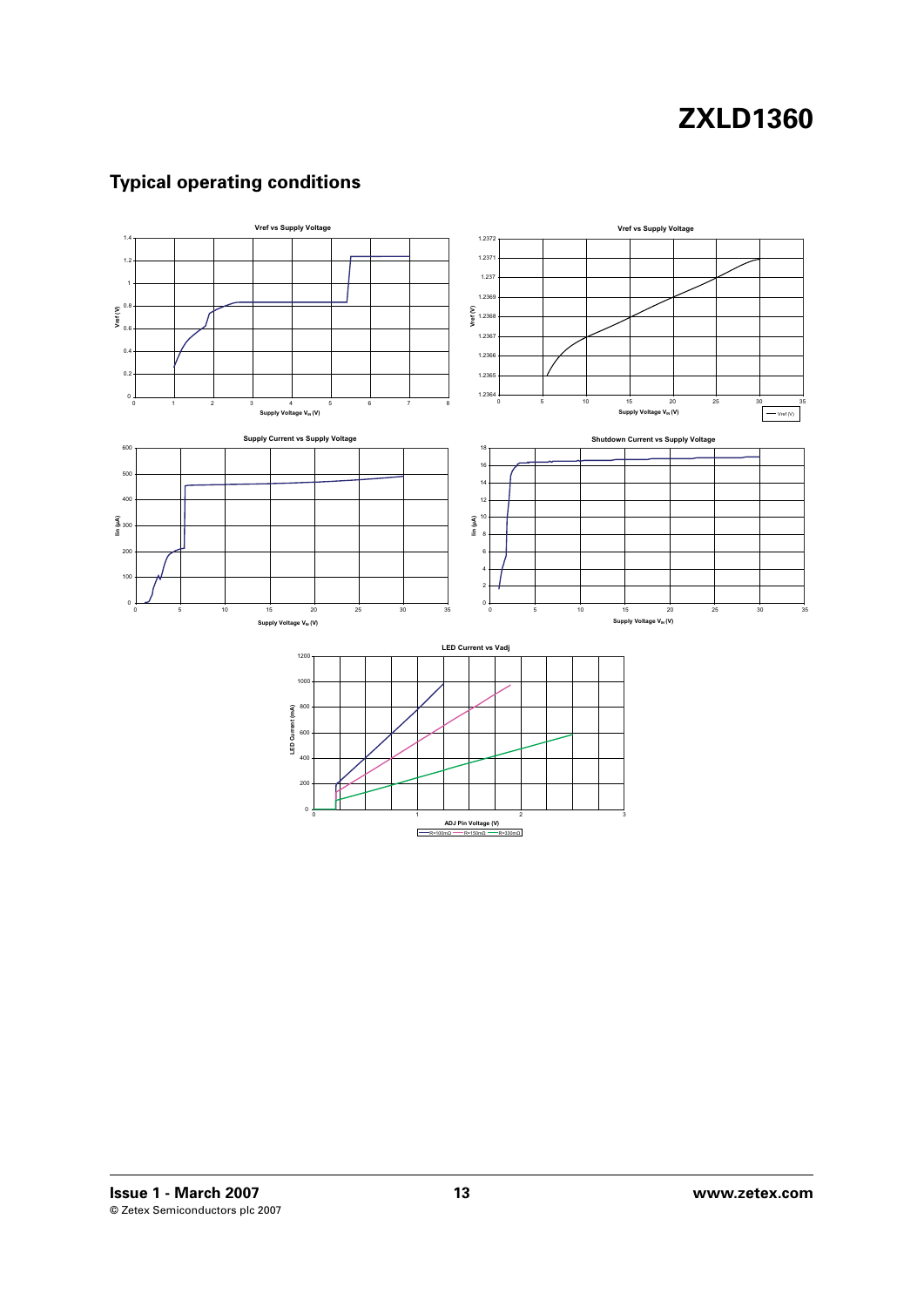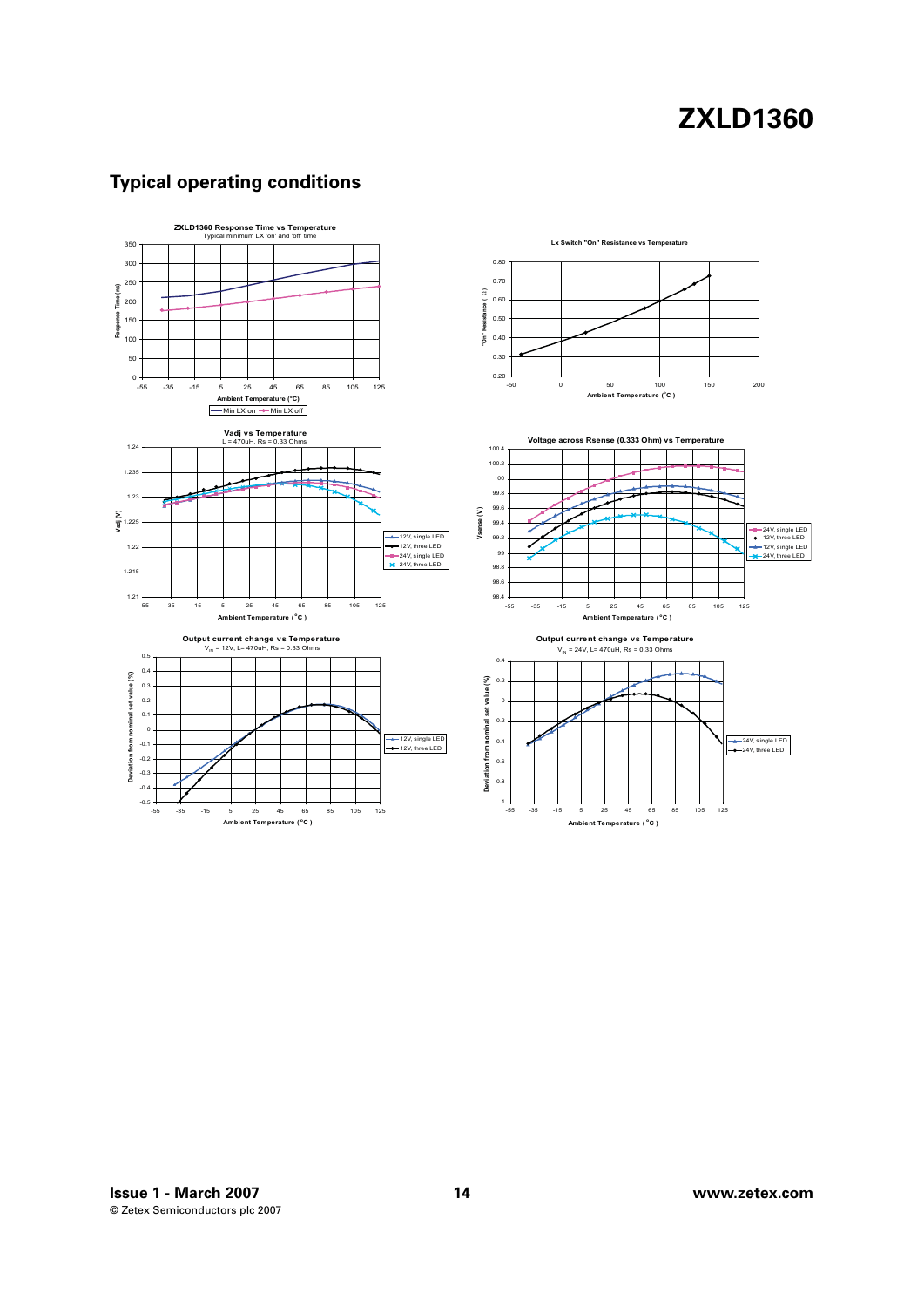### **Application notes**

#### **Setting nominal average output current with external resistor RS**

The nominal average output current in the LED(s) is determined by the value of the external current sense resistor ( $R_S$ ) connected between  $V_{IN}$  and  $I_{SENSE}$  and is given by:

### $\textbf{I}_{\text{OUTnom}}$  = 0.1/R<sub>S</sub> [for R<sub>S</sub>  $\geq$  0.1 $\Omega$ ]

The table below gives values of nominal average output current for several preferred values of current setting resistor  $(R<sub>S</sub>)$  in the typical application circuit shown on page 1:

| $R_S(\Omega)$ | <b>Nominal average</b><br>output current (mA) |
|---------------|-----------------------------------------------|
| 0.1           | 1000                                          |
| 0.13          | 760                                           |
| 0.15          | 667                                           |

The above values assume that the ADJ pin is floating and at a nominal voltage of  $V_{REF}$  (=1.25V). Note that R<sub>S</sub> = 0.1 $\Omega$  is the minimum allowed value of sense resistor under these conditions to maintain switch current below the specified maximum value.

It is possible to use different values of  $R_S$  if the ADJ pin is driven from an external voltage. (See next section).

#### **Output current adjustment by external DC control voltage**

The ADJ pin can be driven by an external dc voltage  $(V_{ADJ})$ , as shown, to adjust the output current to a value above or below the nominal average value defined by  $R_S$ .



The nominal average output current in this case is given by:

#### $I_{\text{OUTdc}} = (V_{ADJ} / 1.25) \times 100 \text{mV} \times R_S$  [for 0.3<  $V_{ADJ}$  <2.5V]

Note that 100% brightness setting corresponds to  $V_{ADJ} = V_{REF}$  When driving the ADJ pin above 1.25V,  $R_S$  must be increased in proportion to prevent  $I_{\text{OUTdc}}$  exceeding 1A maximum.

The input impedance of the ADJ pin is 200k $\Omega$  ±25% for voltages below V<sub>REF</sub> and 20k $\Omega$  ±25% for voltages above  $V_{RFF}$  +100mV.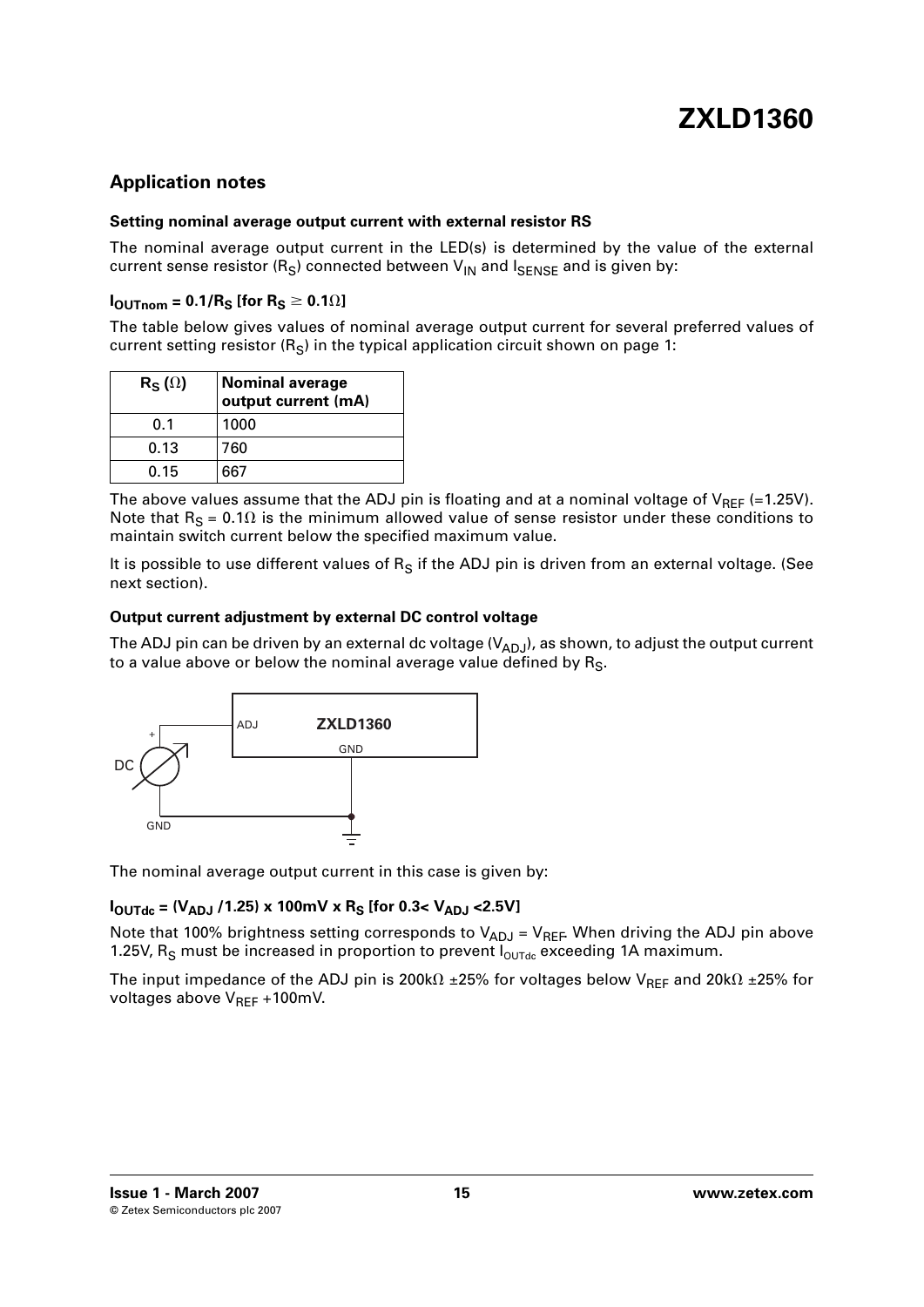### **Output current adjustment by PWM control**

#### **Directly driving ADJ input**

A Pulse Width Modulated (PWM) signal with duty cycle DPWM can be applied to the ADJ pin, as shown below, to adjust the output current to a value above or below the nominal average value set by resistor  $R<sub>S</sub>$ :



#### **Driving the ADJ input via open collector transistor**

The recommended method of driving the ADJ pin and controlling the amplitude of the PWM waveform is to use a small NPN switching transistor as shown below:



This scheme uses the 200k resistor between the ADJ pin and the internal voltage reference as a pull-up resistor for the external transistor.

#### **Driving the ADJ input from a microcontroller**

Another possibility is to drive the device from the open drain output of a microcontroller. The diagram below shows one method of doing this:



If the NMOS transistor within the microcontroller has high Drain / Source capacitance , this arrangement can inject a negative spike into ADJ input of the 1360 and cause erratic operation but the addition of a Schottky clamp diode (cathode to ADJ) to ground and inclusion of a series resistor (10K) will prevent this. See the section on PWM dimming for more details of the various modes of control using high frequency and low frequency PWM signals.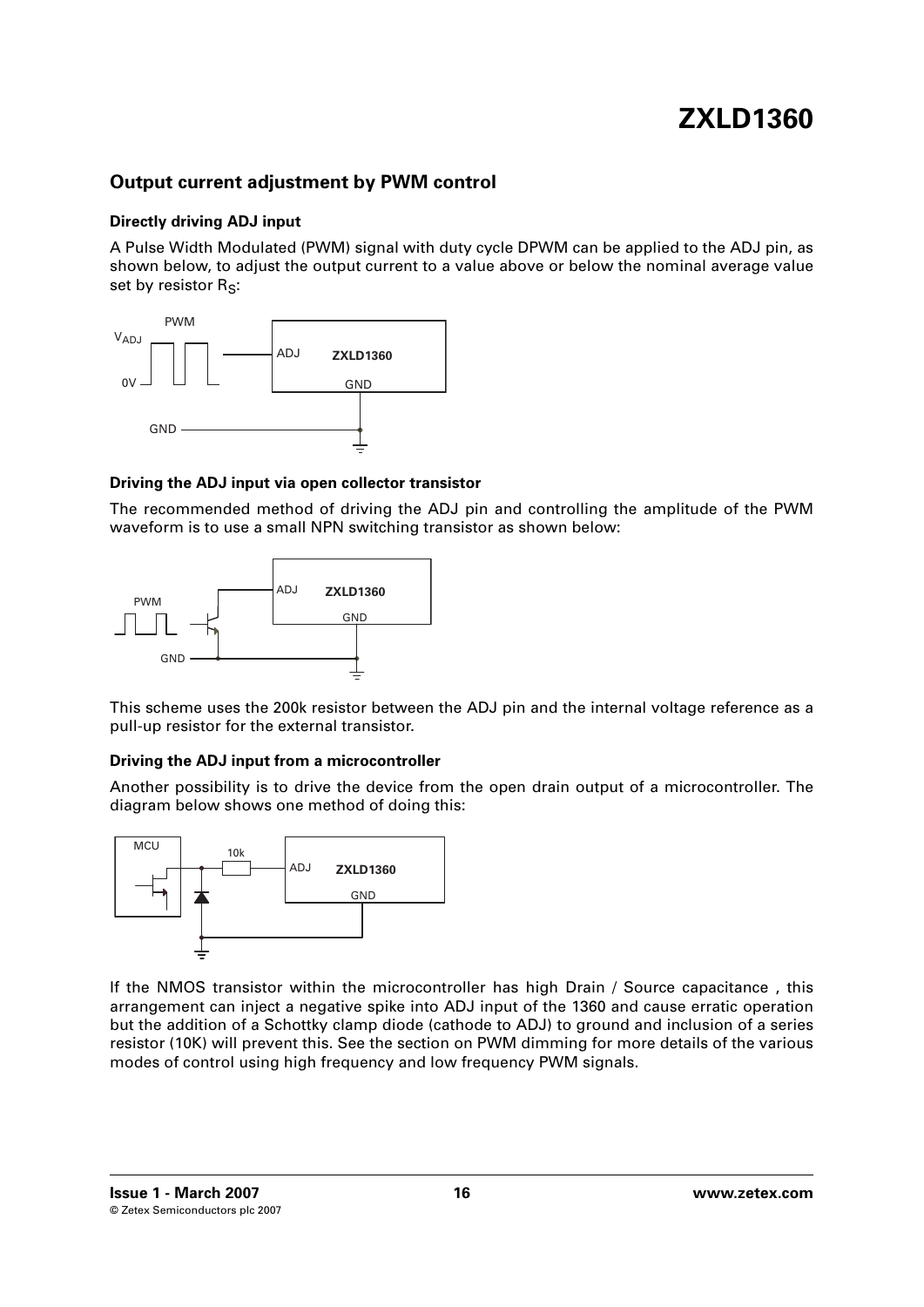#### **Shutdown mode**

Taking the ADJ pin to a voltage below 0.2V for more than approximately 100µs, will turn off the output and supply current will fall to a low standby level of 20µA nominal.

Note that the ADJ pin is not a logic input. Taking the ADJ pin to a voltage above  $V_{REF}$  will increase output current above the 100% nominal average value. (See graphs for details).

#### **Soft-start**

The device has inbuilt soft-start action due to the delay through the PWM filter. An external capacitor from the ADJ pin to ground will provide additional soft-start delay, by increasing the time taken for the voltage on this pin to rise to the turn-on threshold and by slowing down the rate of rise of the control voltage at the input of the comparator. With no external capacitor, the time taken for the output to reach 90% of its final value is approximately 500µs. Adding capacitance increases this delay by approximately 0.5ms/nF. The graph below shows the variation of soft-start time for different values of capacitor.



Actual operating waveforms [V<sub>IN</sub>=15V, R<sub>S</sub>=0.1Ω, L=33μH, 0nF on ADJ]

Soft-start operation. Output current (Ch2) and LX voltage (Ch1)



The trace above shows the typical soft startup time (Tss) of  $500\mu$ Sec with no additional capacitance added to the ADJ pin.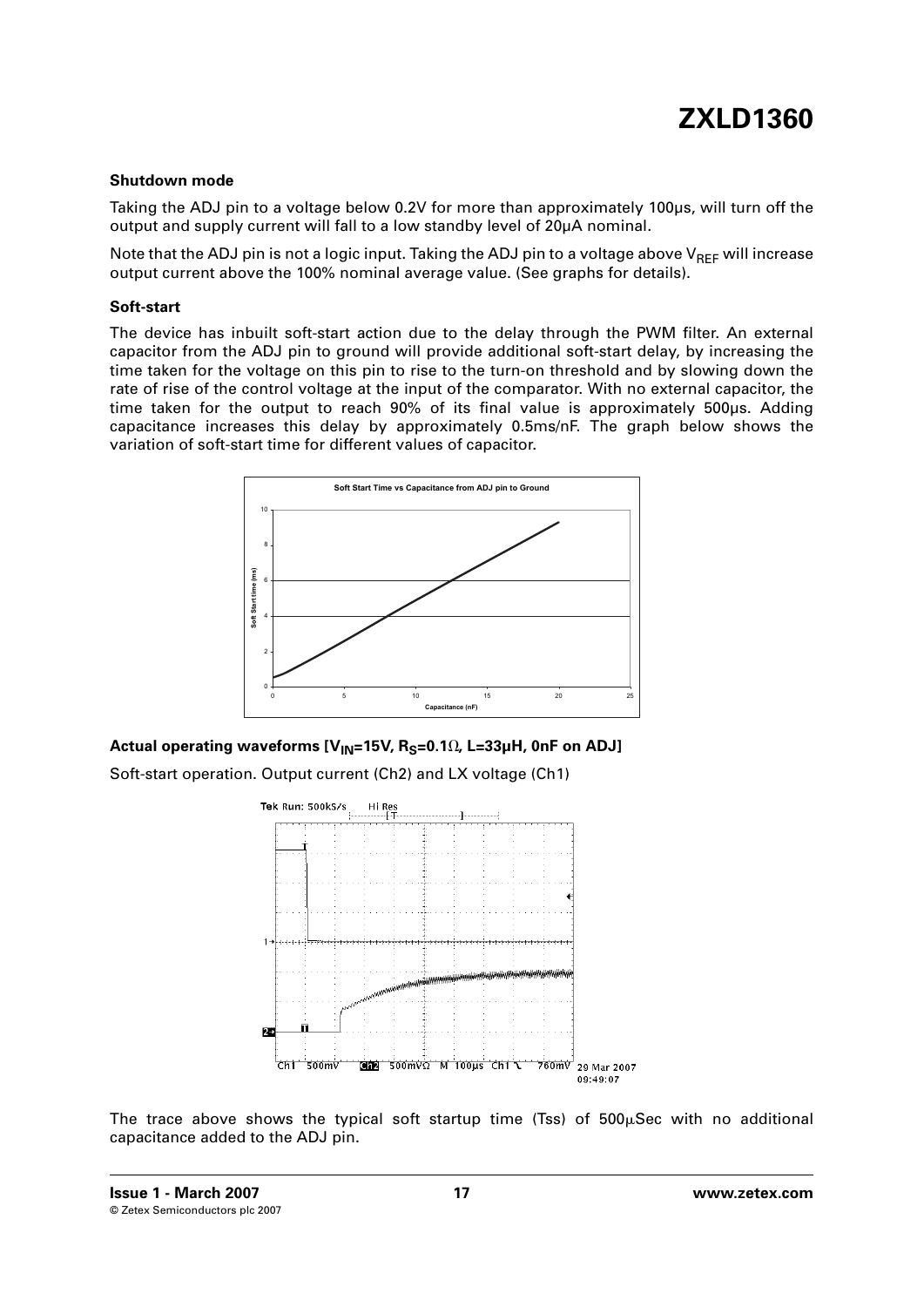This time has been extended on the trace below by adding a 100nF ceramic capacitor which gives a soft start time of 40 milliseconds approximately.

#### Rctual operating waveforms [V<sub>IN</sub>=15V, R<sub>S</sub>=0.1Ω, L=33μH ,100nF on ADJ]

Soft-start operation. Output current (Ch2) and LX voltage (Ch1)



#### **Inherent open-circuit LED protection**

If the connection to the LED(s) is open-circuited, the coil is isolated from the LX pin of the chip, so the device will not be damaged, unlike in many boost converters, where the back EMF may damage the internal switch by forcing the drain above its breakdown voltage.

#### **Capacitor selection**

A low ESR capacitor should be used for input decoupling, as the ESR of this capacitor appears in series with the supply source impedance and lowers overall efficiency. This capacitor has to supply the relatively high peak current to the coil and smooth the current ripple on the input supply. A minimum value of  $4.7\mu$ F is acceptable if the input source is close to the device, but higher values will improve performance at lower input voltages, especially when the source impedance is high. The input capacitor should be placed as close as possible to the IC.

For maximum stability over temperature and voltage, capacitors with X7R, X5R, or better dielectric are recommended. Capacitors with Y5V dielectric are not suitable for decoupling in this application and should **NOT** be used.

A suitable Murata capacitor would be GRM42-2X7R475K-50.

The following web sites are useful when finding alternatives:

www.murata.com www.t-yuden.com www.kemet.com www.avxcorp.com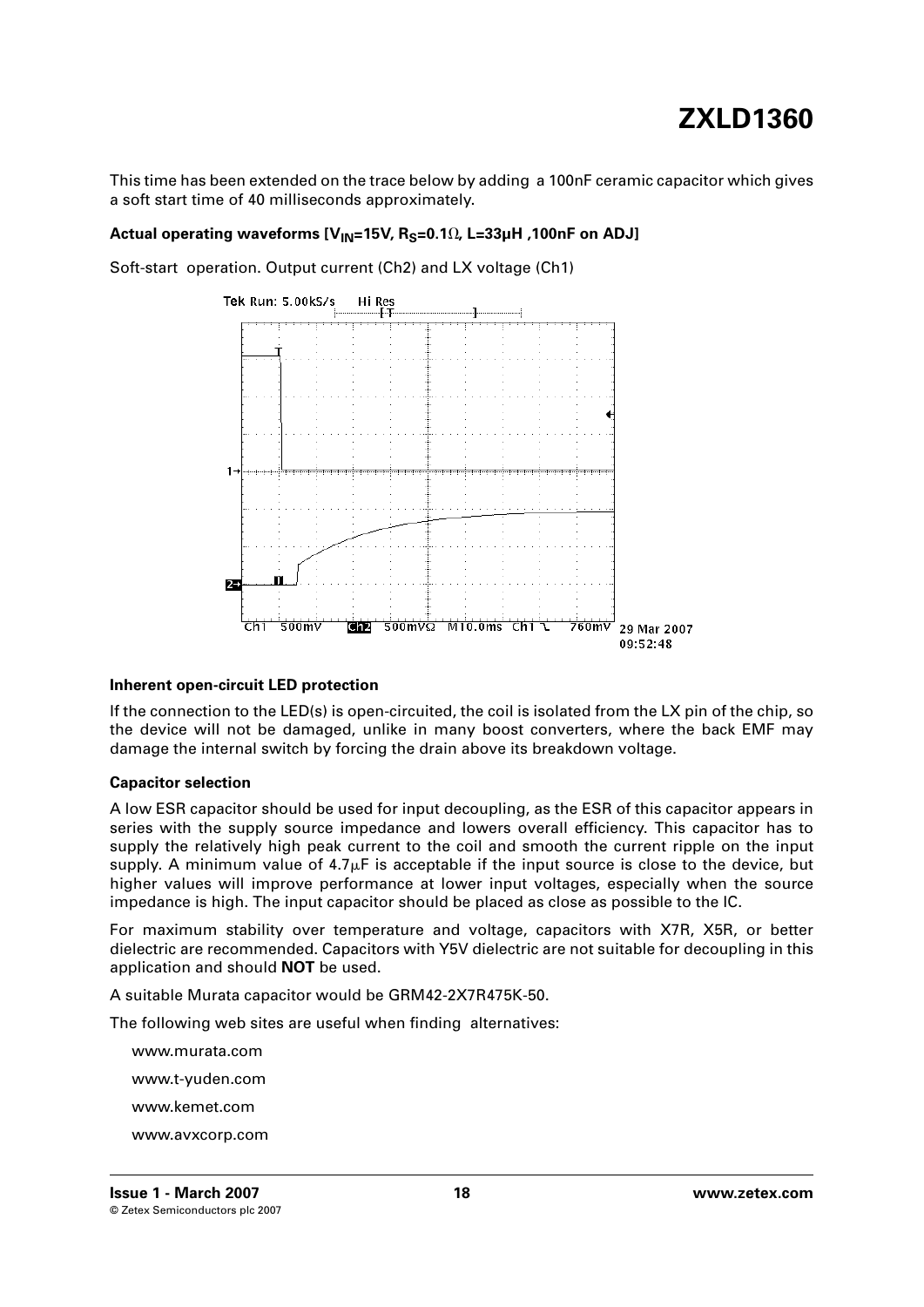### **Inductor selection**

Recommended inductor values for the ZXLD1360 are in the range  $33\mu$ H to  $100\mu$ H.

Higher values of inductance are recommended at higher supply voltages in order to minimize errors due to switching delays, which result in increased ripple and lower efficiency. Higher values of inductance also result in a smaller change in output current over the supply voltage range. (See graphs). The inductor should be mounted as close to the device as possible with low resistance connections to the LX and  $V_{IN}$  pins.

The chosen coil should have a saturation current higher than the peak output current and a continuous current rating above the required mean output current.

Suitable coils for use with the ZXLD1360 are listed in the table below:

| Part no.       | $(\mu H)$ | <b>DCR</b><br>$(\Omega)$ | I <sub>SAT</sub><br>(A) | <b>Manufacturer</b>         |
|----------------|-----------|--------------------------|-------------------------|-----------------------------|
| MSS1038-333    | 33        | 0.093                    | 2.3                     |                             |
| MSS1038-683    | 68        | 0.213                    | 1.5                     | CoilCraft www.coilcraft.com |
| NPIS64D330MTRF | 33        | 0.124                    | 1.1                     | NIC www.niccomp.com         |

The inductor value should be chosen to maintain operating duty cycle and switch 'on'/'off' times within the specified limits over the supply voltage and load current range.

The following equations can be used as a guide, with reference to Figure 1 - Operating waveforms.

#### **LX Switch 'On' time**

$$
T_{ON} = \frac{L\Delta I}{V_{IN} - V_{LED} - I_{avg}(R_S + rL + R_{LX})}
$$

Note:  $T_{OMmin} > 240$ ns

#### **LX Switch 'Off' time**

$$
T_{OFF} = \frac{L\Delta I}{V_{LED} + V D + I_{avg}(R_S + rL)}
$$

**Note:** T<sub>OFFmin</sub>>200ns

#### **Where:**

L is the coil inductance (H)

rL is the coil resistance ( $\Omega$ )

 $R<sub>S</sub>$  is the current sense resistance

 $I_{\text{ava}}$  is the required LED current (A)

 $\Delta$ I is the coil peak-peak ripple current (A) {Internally set to 0.3 x lavg}

 $V_{IN}$  is the supply voltage (V)

 $V_{\text{LED}}$  is the total LED forward voltage (V)

 $\mathsf{R}_{\mathsf{L}\mathsf{X}}$  is the switch resistance ( $\Omega$ ) {=0.5 $\Omega$  nominal}

 $V_D$  is the diode forward voltage at the required load current (V)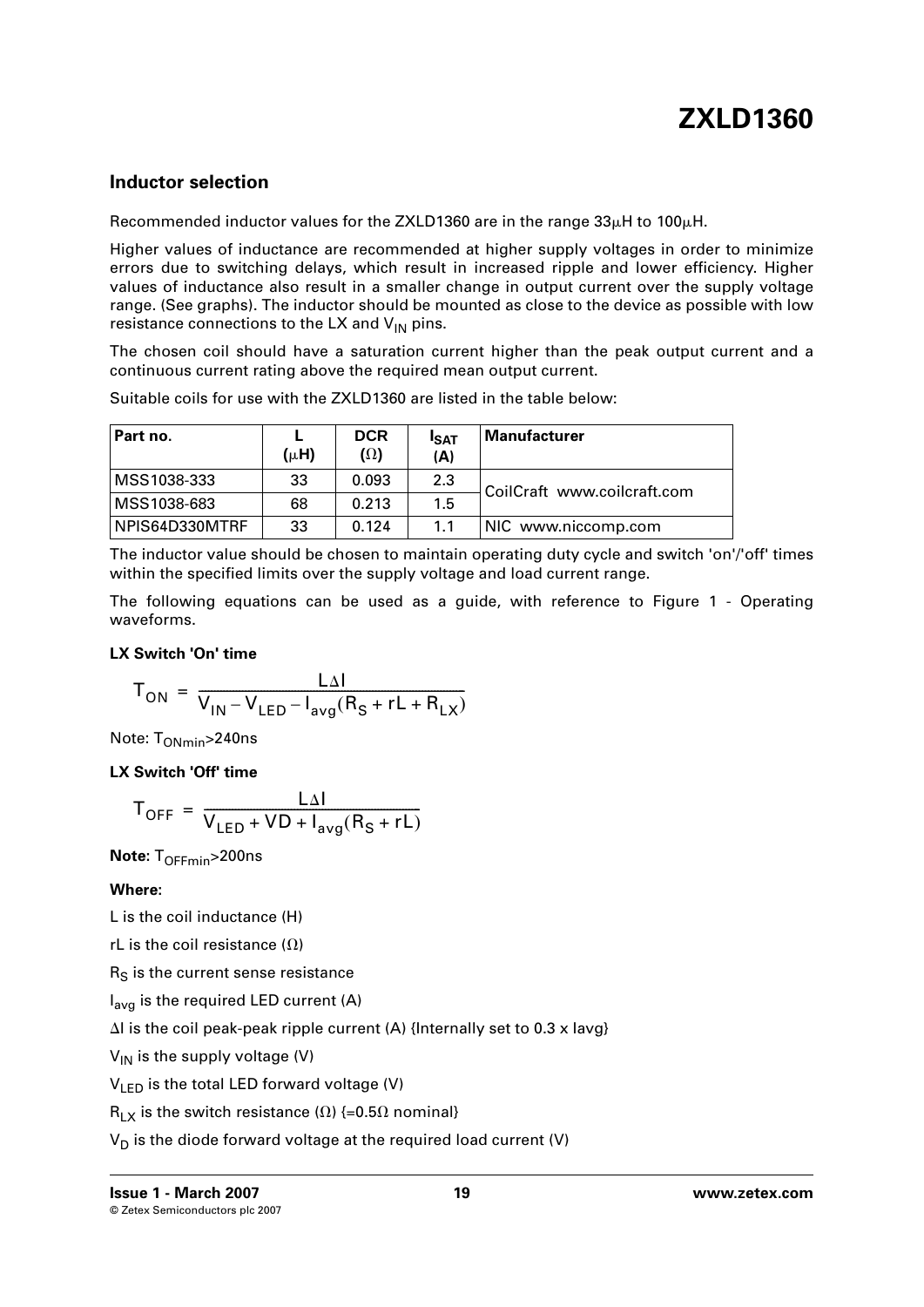### **Example:**

For V<sub>IN</sub> =12V, L=33 $\mu$ H, rL=0.093, R<sub>S</sub>=0.1 , R<sub>LX</sub>=0.15 $\Omega$ , V<sub>LED</sub>=3.6V, I<sub>avg</sub> =1A and V<sub>D</sub> =0.49V

 $T_{\text{ON}} = (33e-6 \times 0.3)/(12 - 3.6 - 0.693) = 1.28 \mu s$ 

 $T<sub>OFF</sub> = (33e-6 × 0.3)/(3.6 + 0.49 + 0.193) = 2.31 \mu s$ 

This gives an operating frequency of 280kHz and a duty cycle of 0.35.

These and other equations are available as a spreadsheet calculator from the Zetex website at **www.zetex.com/zxld1360**

Note that, in practice, the duty cycle and operating frequency will deviate from the calculated values due to dynamic switching delays, switch rise/fall times and losses in the external components.

Optimum performance will be achieved by setting the duty cycle close to 0.5 at the nominal supply voltage. This helps to equalize the undershoot and overshoot and improves temperature stability of the output current.

#### **Diode selection**

For maximum efficiency and performance, the rectifier (D1) should be a fast low capacitance Schottky diode with low reverse leakage at the maximum operating voltage and temperature.

They also provide better efficiency than silicon diodes, due to a combination of lower forward voltage and reduced recovery time.

It is important to select parts with a peak current rating above the peak coil current and a continuous current rating higher than the maximum output load current. It is very important to consider the reverse leakage of the diode when operating above 85°C. Excess leakage will increase the power dissipation in the device and if close to the load may create a thermal runaway condition.

The higher forward voltage and overshoot due to reverse recovery time in silicon diodes will increase the peak voltage on the LX output. If a silicon diode is used, care should be taken to ensure that the total voltage appearing on the LX pin including supply ripple, does not exceed the specified maximum value.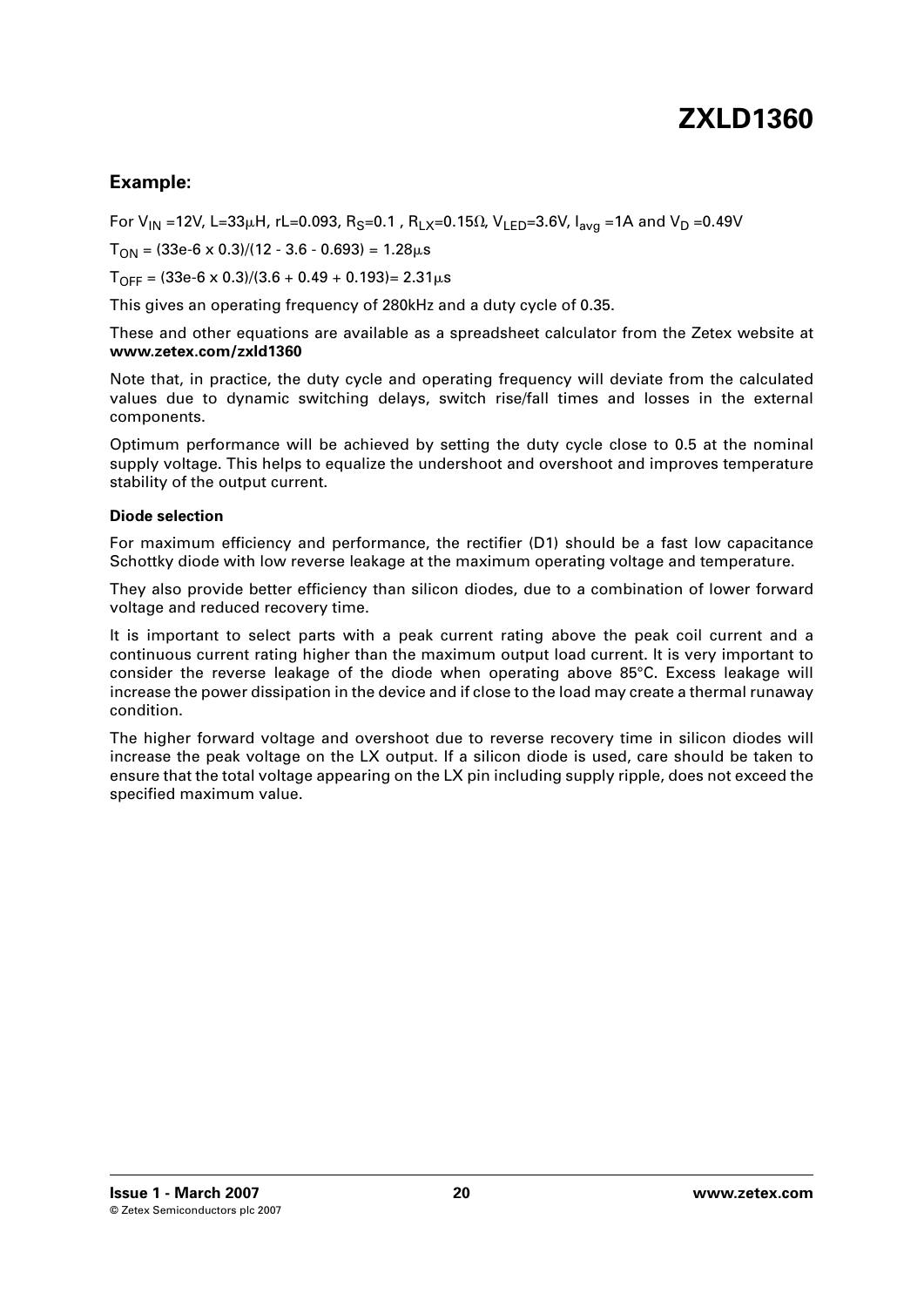### **Reducing output ripple**

Peak to peak ripple current in the LED(s) can be reduced, if required, by shunting a capacitor Cled across the LED(s) as shown below:



A value of  $1\mu$ F will reduce the supply ripple current by a factor three (approx.). Proportionally lower ripple can be achieved with higher capacitor values. Note that the capacitor will not affect operating frequency or efficiency, but it will increase start-up delay, by reducing the rate of rise of LED voltage.

By adding this capacitor the current waveform through the LED(s) changes from a triangular ramp to a more sinusoidal version without altering the mean current value .

#### **Operation at low supply voltage**

The internal regulator disables the drive to the switch until the supply has risen above the startup threshold  $(V_{\text{SI}})$ . Above this threshold, the device will start to operate. However, with the supply voltage below the specified minimum value, the switch duty cycle will be high and the device power dissipation will be at a maximum. Care should be taken to avoid operating the device under such conditions in the application, in order to minimize the risk of exceeding the maximum allowed die temperature. (See next section on thermal considerations). The drive to the switch is turned off when the supply voltage falls below the under-voltage threshold  $(V_{SD})$ . This prevents the switch working with excessive 'on' resistance under conditions where the duty cycle is high.

Note that when driving loads of two or more LEDs, the forward drop will normally be sufficient to prevent the device from switching below approximately 6V. This will minimize the risk of damage to the device.

#### **Thermal considerations**

When operating the device at high ambient temperatures, or when driving maximum load current, care must be taken to avoid exceeding the package power dissipation limits. The graph below gives details for power derating. This assumes the device to be mounted on a 25mm2 PCB with 1oz copper standing in still air.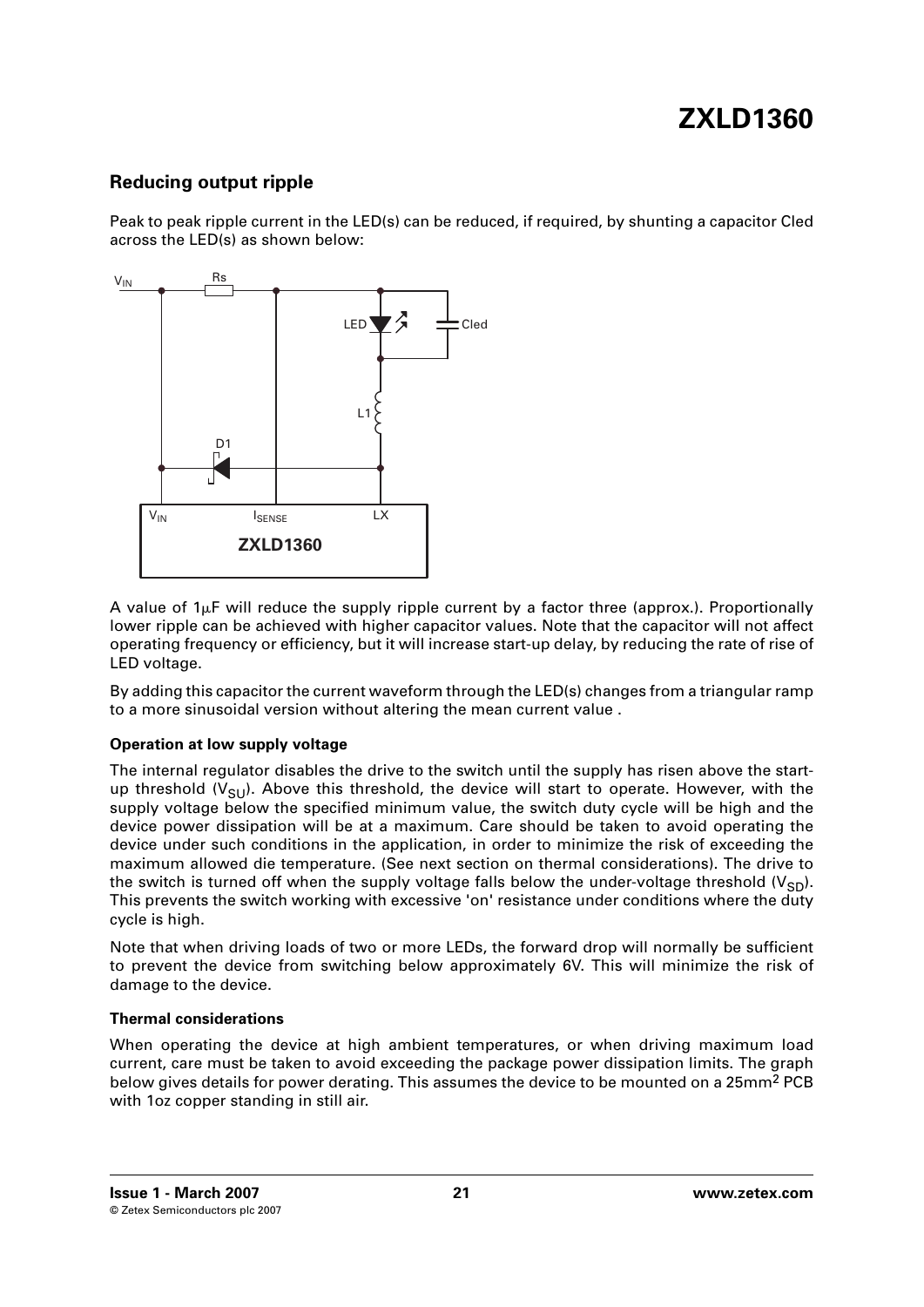

Note that the device power dissipation will most often be a maximum at minimum supply voltage. It will also increase if the efficiency of the circuit is low. This may result from the use of unsuitable coils, or excessive parasitic output capacitance on the switch output.

#### **Thermal compensation of output current**

High luminance LEDs often need to be supplied with a temperature compensated current in order to maintain stable and reliable operation at all drive levels. The LEDs are usually mounted remotely from the device so, for this reason, the temperature coefficients of the internal circuits for the ZXLD1360 have been optimized to minimize the change in output current when no compensation is employed. If output current compensation is required, it is possible to use an external temperature sensing network - normally using Negative Temperature Coefficient (NTC) thermistors and/or diodes, mounted very close to the LED(s). The output of the sensing network can be used to drive the ADJ pin in order to reduce output current with increasing temperature.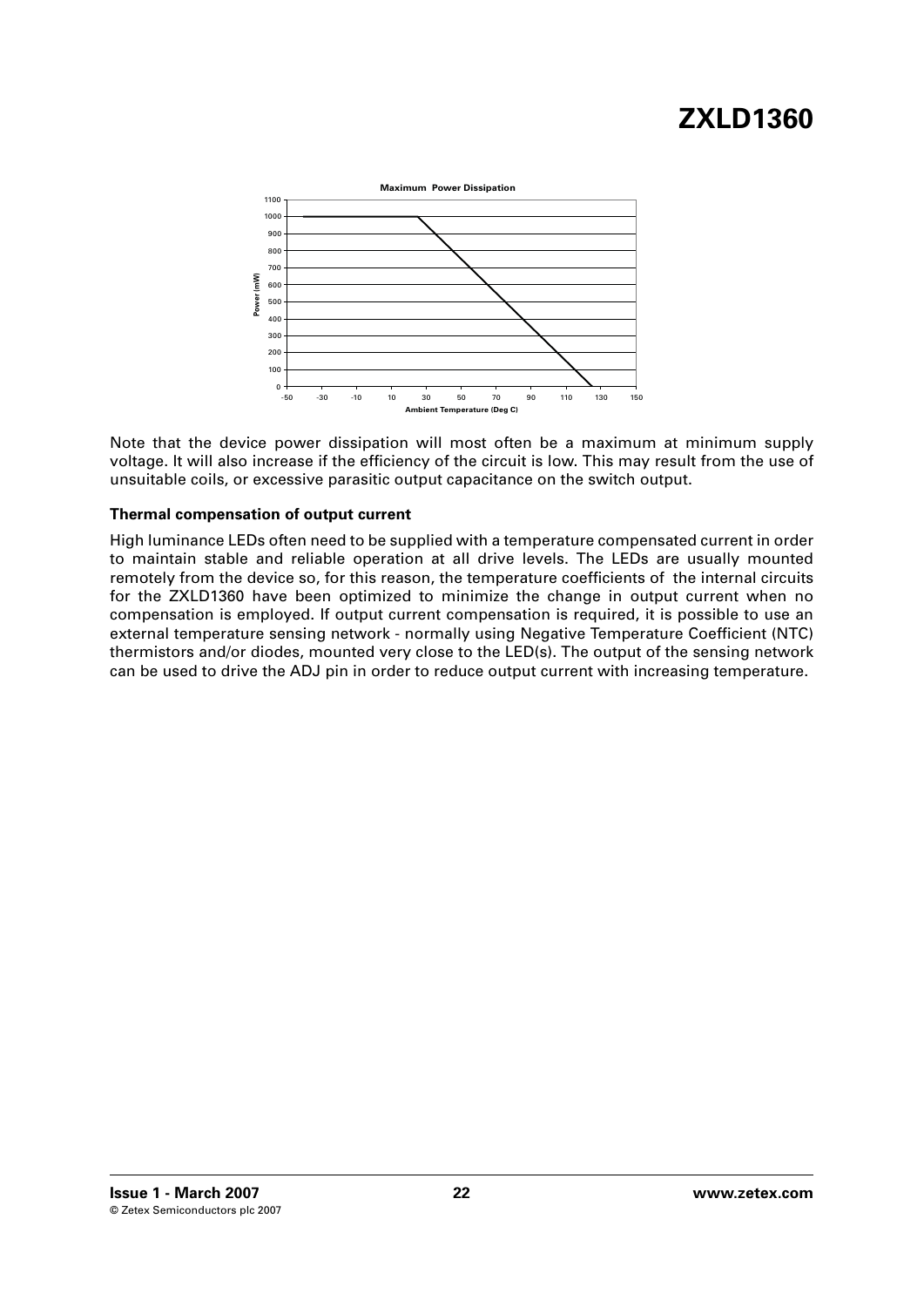### **Layout considerations**

#### **LX pin**

The LX pin of the device is a fast switching node, so PCB tracks should be kept as short as possible. To minimize ground 'bounce', the ground pin of the device should be soldered directly to the ground plane.

#### **Coil and decoupling capacitors and current sense resistor**

It is particularly important to mount the coil and the input decoupling capacitor as close to the device pins as possible to minimize parasitic resistance and inductance, which will degrade efficiency. It is also important to minimize any track resistance in series with current sense resistor RS. Its best to connect  $V_{IN}$  directly to one end of  $R_S$  and Isense directly to the opposite end of RS with no other currents flowing in these tracks. It is important that the cathode current of the Schottky diode does not flow in a track between  $R<sub>S</sub>$  and  $V<sub>IN</sub>$  as this may give an apparent higher measure of current than is actual because of track resistance.

#### **ADJ pin**

The ADJ pin is a high impedance input for voltages up to 1.35V so, when left floating, PCB tracks to this pin should be as short as possible to reduce noise pickup. A 100nF capacitor from the ADJ pin to ground will reduce frequency modulation of the output under these conditions. An additional series 10k $\Omega$  resistor can also be used when driving the ADJ pin from an external circuit (see below). This resistor will provide filtering for low frequency noise and provide protection against high voltage transients.



#### **High voltage tracks**

Avoid running any high voltage tracks close to the ADJ pin, to reduce the risk of leakage currents due to board contamination. The ADJ pin is soft-clamped for voltages above 1.35V to desensitize it to leakage that might raise the ADJ pin voltage and cause excessive output current. However, a ground ring placed around the ADJ pin is recommended to minimize changes in output current under these conditions.

#### **Evaluation PCB**

The ZXLD1360EV1, 2 or 3 evaluation boards are available on request. These boards contain a Lumileds K2 or multiple Ostar LEW type LEDs to allow quick testing of the 1360 device. Additional terminals allow for interfacing to customers own LED products.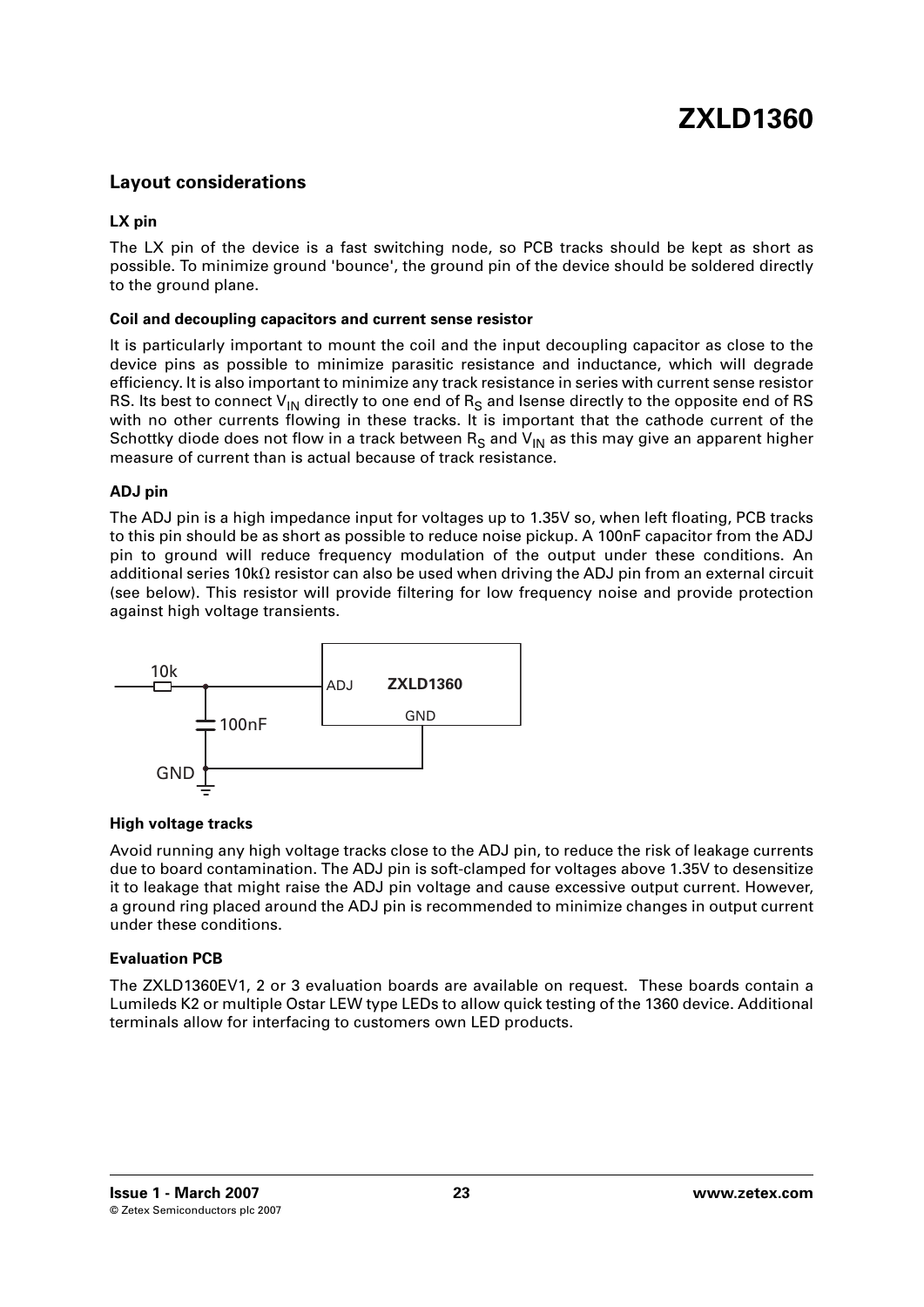### **Dimming output current using PWM**

#### **Low frequency PWM mode**

When the ADJ pin is driven with a low frequency PWM signal (eg 100Hz), with a high level voltage VADJ and a low level of zero, the output of the internal low pass filter will swing between 0V and VADJ, causing the input to the shutdown circuit to fall below its turn-off threshold (200mV nom) when the ADJ pin is low. This will cause the output current to be switched on and off at the PWM frequency, resulting in an average output current IOUTavg proportional to the PWM duty cycle. (See Figure 2 - Low frequency PWM operating waveforms).



#### **Figure 2 Low frequency PWM operating waveforms**

The average value of output current in this mode is given by:

#### **IOUTavg 0.1DPWM/R<sub>S</sub>** [for D<sub>PWM</sub> > 0.01]

This mode is preferable if optimum LED 'whiteness' is required. It will also provide the widest possible dimming range (approx. 100:1) and higher efficiency at the expense of greater output ripple.

Note that the low pass filter introduces a small error in the output duty cycle due to the difference between the start-up and shut-down times. This time difference is a result of the 200mV shutdown threshold and the rise and fall times at the output of the filter. To minimize this error, the PWM frequency should be as low as possible consistent with avoiding flicker in the LED(s).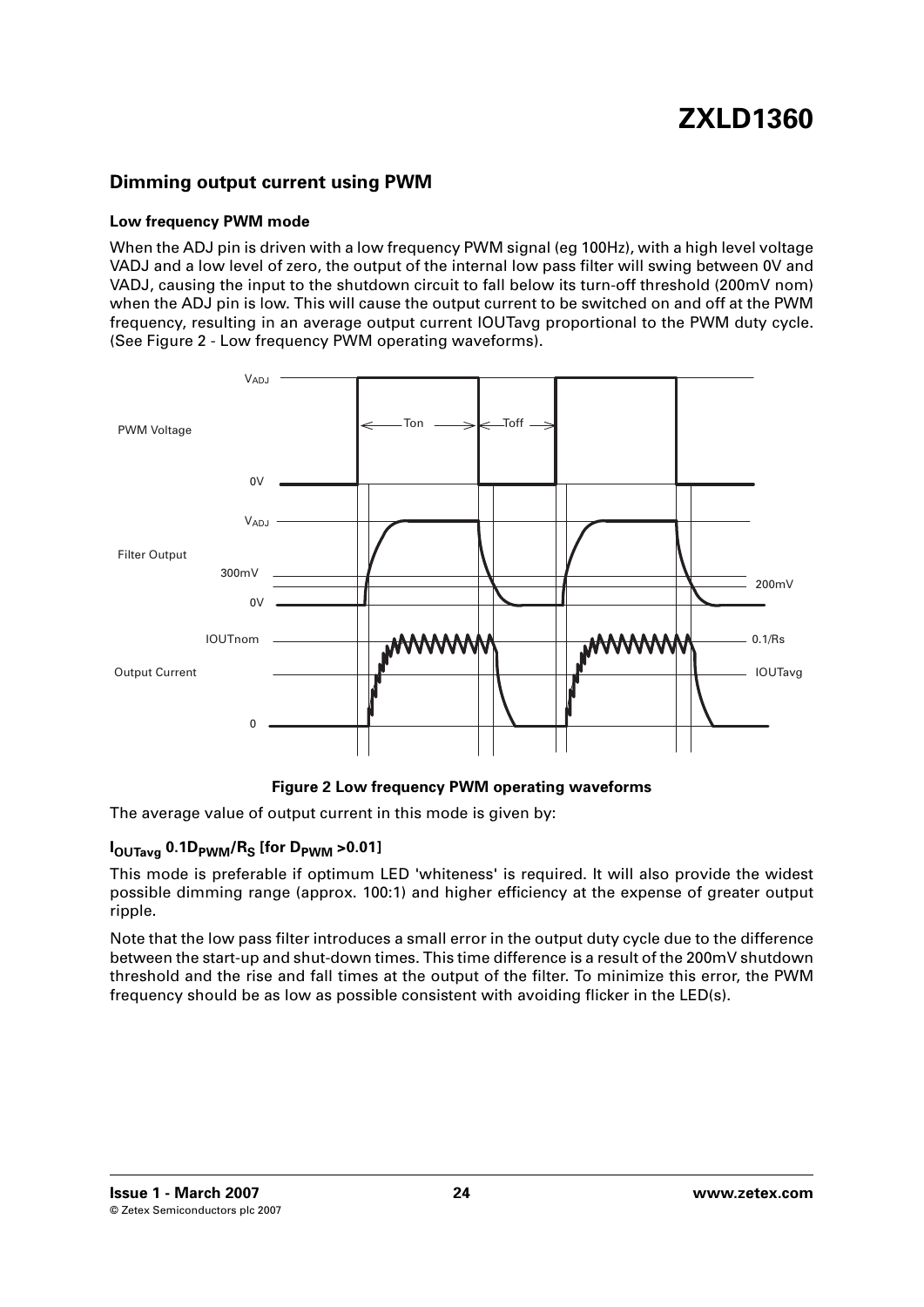### **High frequency PWM mode**

At PWM frequencies above 10kHz and for duty cycles above 0.16, the output of the internal low pass filter will contain a DC component that is always above the shutdown threshold. This will maintain continuous device operation and the nominal average output current will be proportional to the average voltage at the output of the filter, which is directly proportional to the duty cycle. (See Figure 3 - High frequency PWM operating waveforms). For best results, the PWM frequency should be maintained above the minimum specified value of 10kHz, in order to minimize ripple at the output of the filter. The shutdown comparator has approximately 50mV of hysteresis, to minimize erratic switching due to this ripple. An upper PWM frequency limit of approximately one tenth of the operating frequency is recommended, to avoid excessive output modulation and to avoid injecting excessive noise into the internal reference.



#### **Figure 3 High frequency PWM operating waveforms**

The nominal average value of output current in this mode is given by:

### $I_{\text{OUTnom}} \approx 0.1D_{\text{PWM}}/R_{\text{S}}$  [for  $D_{\text{PWM}} > 0.16$ ]

This mode will give minimum output ripple and reduced radiated emission, but with a reduced dimming range (approx.5:1). The restricted dimming range is a result of the device being turned off when the dc component on the filter output falls below 200mV.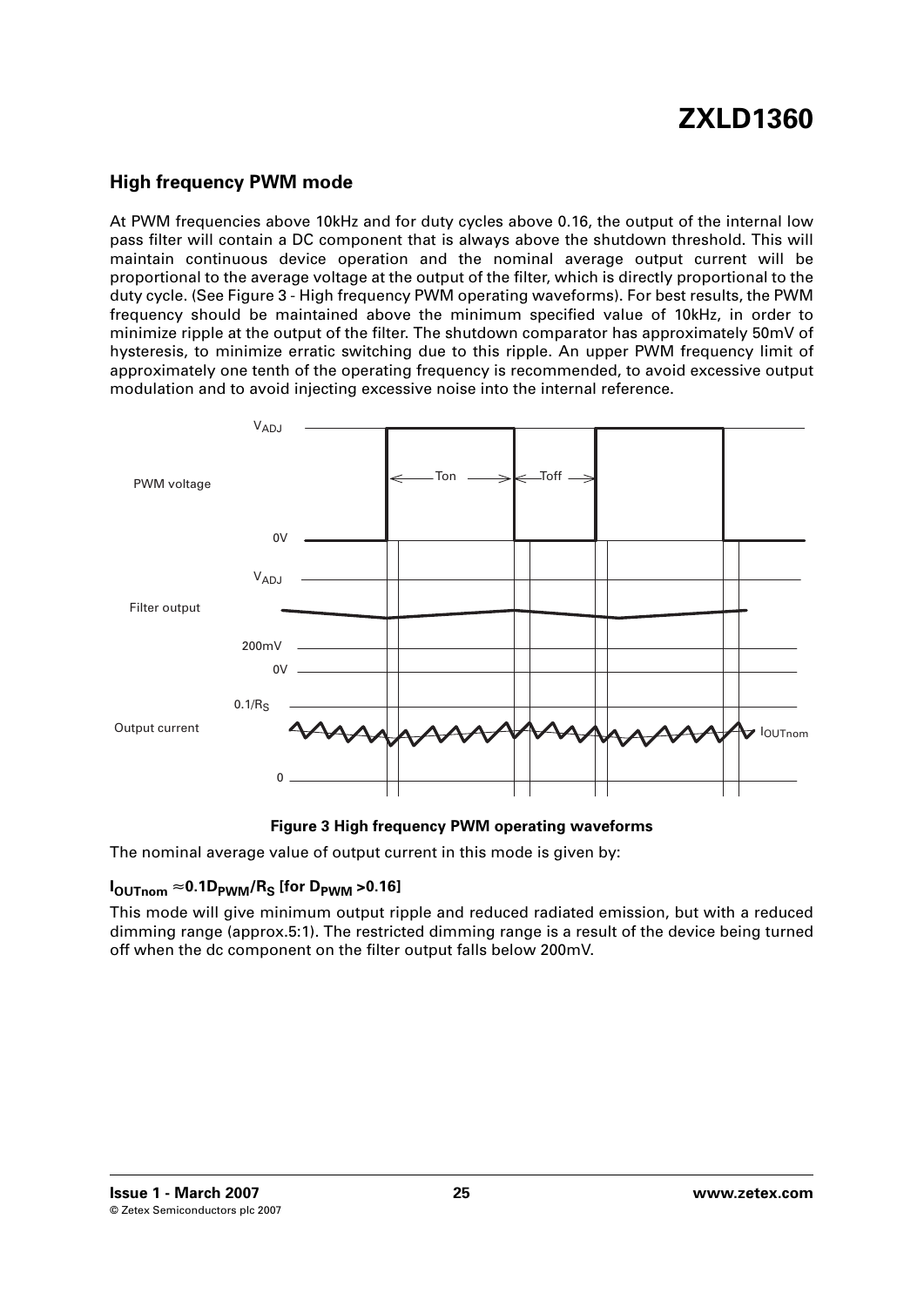Intentionally left blank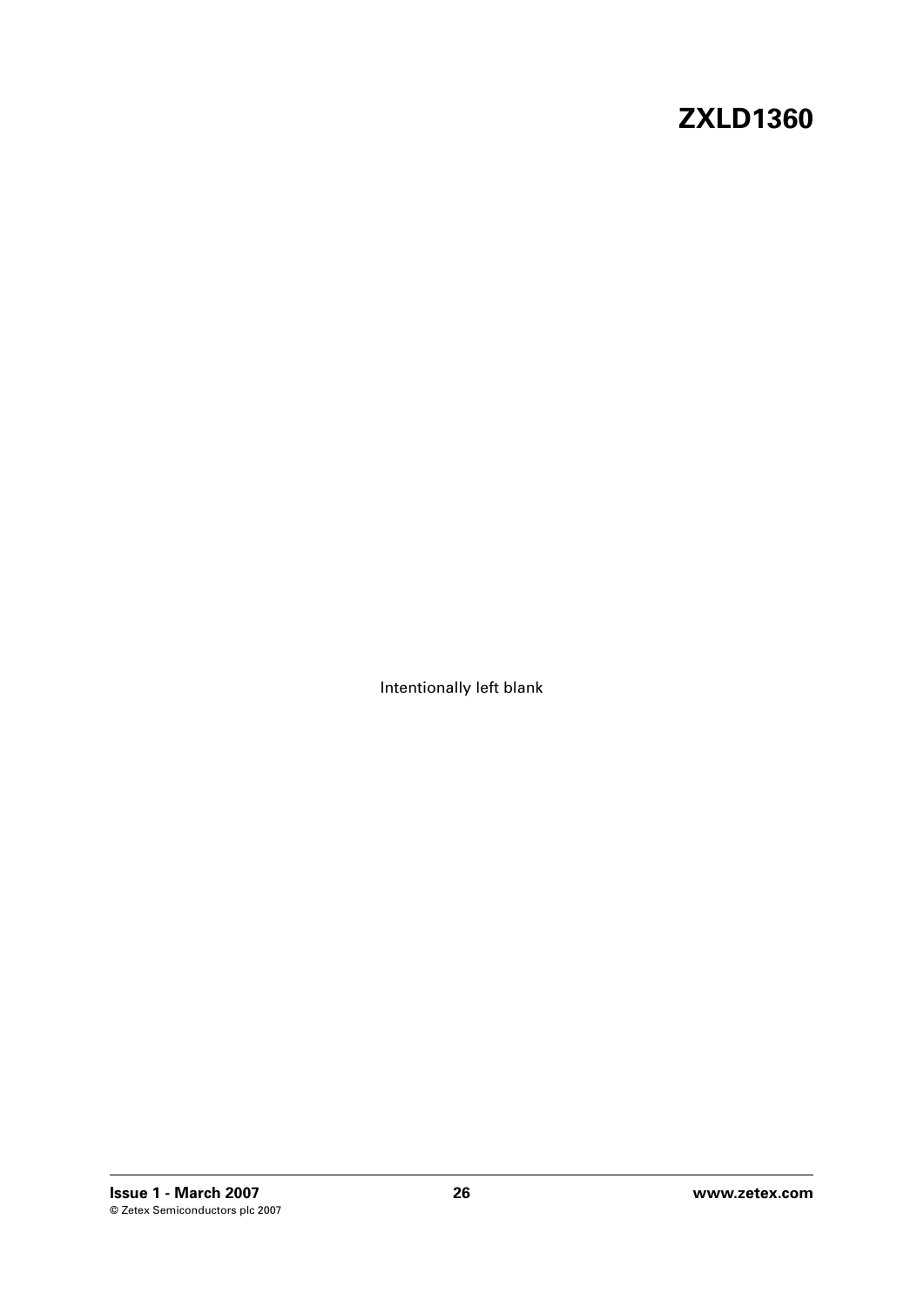### **Package outline - TSOT23-5**



| <b>DIM</b>     | <b>Millimeters</b> |              | <b>Inches</b> |              |
|----------------|--------------------|--------------|---------------|--------------|
|                | Min.               | Max.         | Min.          | Max.         |
| A              | -                  | 1.00         | -             | 0.0393       |
| A <sub>1</sub> | 0.01               | 0.10         | 0.0003        | 0.0039       |
| A2             | 0.84               | 0.90         | 0.0330        | 0.0354       |
| b              | 0.30               | 0.45         | 0.0118        | 0.0177       |
| C              | 0.12               | 0.20         | 0.0047        | 0.0078       |
| D              | 2.90 BSC           |              | 0.114 BSC     |              |
| E              | 2.80 BSC           |              | 0.110 BSC     |              |
| E1             | 1.60 BSC           |              | 0.062 BSC     |              |
| e              | 0.95 BSC           |              | 0.0374 BSC    |              |
| e <sub>1</sub> | 1.90 BSC           |              | 0.0748 BSC    |              |
|                | 0.30               | 0.50         | 0.0118        | 0.0196       |
| L2             | 0.25 BSC           |              | 0.010 BSC     |              |
| $a^{\circ}$    | $4^\circ$          | $12^{\circ}$ | $4^{\circ}$   | $12^{\circ}$ |

**Note:** Controlling dimensions are in millimeters. Approximate dimensions are provided in inches